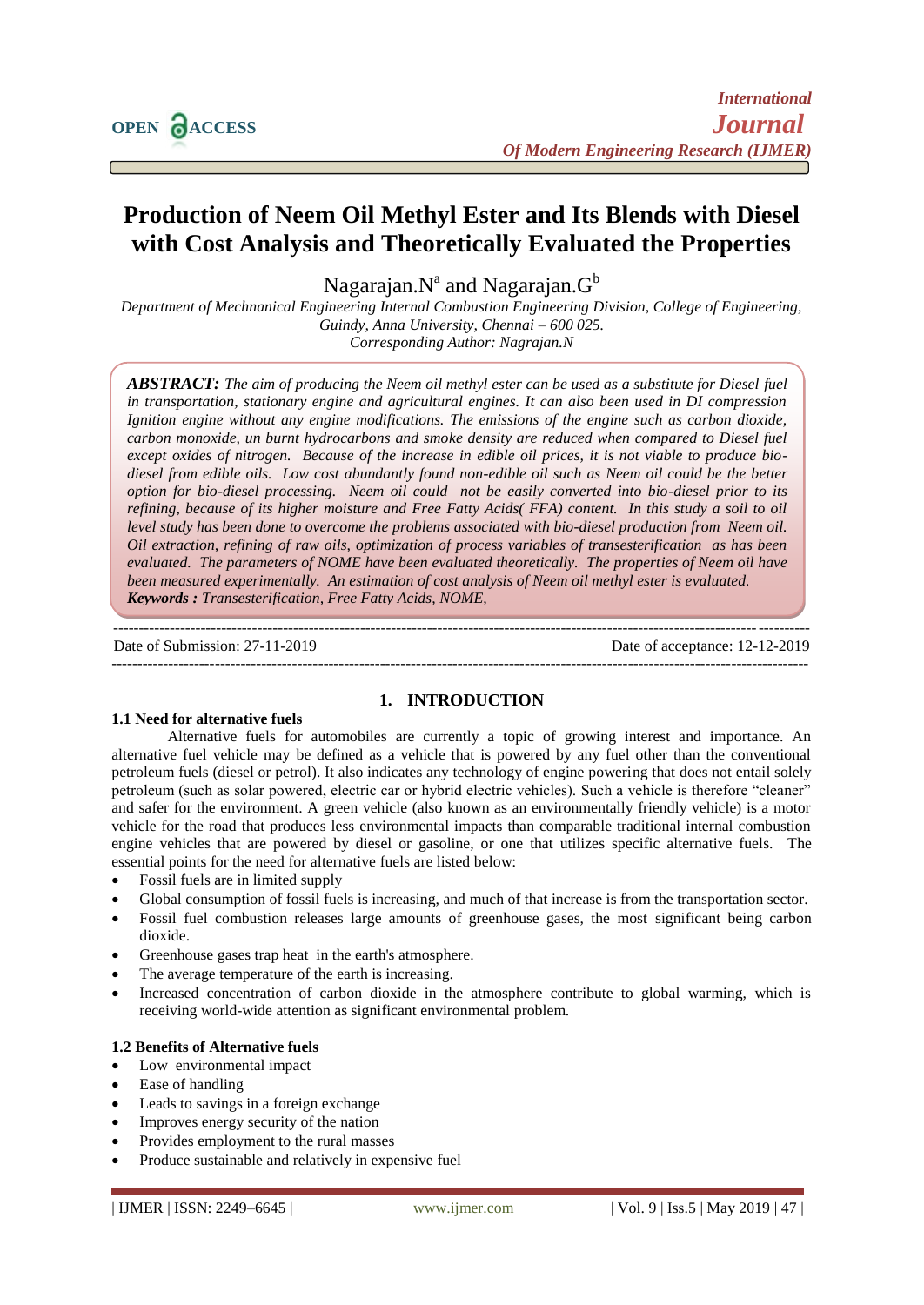- Start propagating the concept with village population to supplement their income with existing tree population
- Possibility of use in the existing Diesel engines without any major modifications.
- Protect against global warming
- Reduction of pollution such as  $CO<sub>2</sub>$ , CO, UBHC and smoke
- Wastage can be reused.
- Can be produced domestically
- Fuel economy

#### **1.3 Types of alternative fuels**

The different type of alternative fuels are Solar, Air engine, Battery/electric, Biofuels, hydrogen, propane, Natural gas, hybrid and flexible fuels. In the present work Bio-fuel have been taken for production to be used in Diesel engines.

#### **1.4 Vegetable oils**

Around the world and particularly in India, Diesel engine dominates the field of commercial transportation and agricultural machinery on account of its superior fuel efficiency. The increasing cost of petroleum and uncertainties in its supply have accelerated the tendency to depend heavily on Diesel engines. The consumption of Diesel oil in India is seven times higher than petrol. Due to shortage of Diesel fuel and its increasing cost, an alternate source of fuel for Diesel is very much needed.

The search for suitable oil source is necessary for the development of bio-Diesel industry especially in heavily populated and food-deficient countries. Some of the plant-based oils suitable for generation of bio-diesel are rapeseed/mustard, peanut, coconut, soybean, sunflower, palm, corn, rice bran, neem, mahua, jatropha, cotton seed, linseed and karanja / pungam oil. For developing countries like India with a large population, there is an increasing demand for edible oil for human consumption. Therefore, production of bio-diesel from edible oil is not an affordable solution for India. Instead non-edible oil and animal fat can be considered as good options. The major advantage of vegetable oils as fuel is that it is a non-exhaustible type and can be cropped in a cyclic order. Neem oil methyl ester (NOME) is one of the best options in non-edible category.

Different types of vegetable oils can be used in different countries based on the availability. Interest in vegetable oils as alternative Diesel engine fuels goes back to several decades. Dr. Rudolf Diesel was the first one to use vegetable oil in a C.I engine. During Second World War, attempts were made to use vegetable oil as Diesel engine fuel. However, due to their viscosity, poor volatility and high cost, vegetable oils were not accepted as Diesel engine fuels for a long time.

The cetane number and calorific value of vegetable oils are comparable with those of Diesel oil and they are also compatible with the materials used in distribution and vehicle fuel system. The main disadvantage is high viscosity resulting in difficulties with fuel injection and with cold flow pumping. The unsaturated oils are less chemically stable, which affect storage and promotes deposits on injector components and pistons.

There are also problems of incompatibility with engine lubricants. Difficulties with physical properties may be overcome by simple chemical processing like esterification. Irrespective of all the difficulties mentioned above, vegetable oils may prove an alternative option as Diesel fuel in some countries in future. India being an agro based country; it will not be an issue for cultivating crops for vegetable oils.

Vegetable oils can be classified as edible and non-edible oils. Only non-edible vegetable oils can be considered as Diesel engine fuel, as edible oils are in great demand and are too expensive to be used as fuel. Different oil crops can be cultivated in different areas depending on the climatic conditions and can be met with rural demands for Diesel during crisis.

The importance of bio-diesel as a renewable and economically viable alternative to fossil Diesel for application in compression ignition (CI) engines has led to intense research in the field over the last two decades. This is predominately due to depletion of petroleum resources and increasing awareness of environmental and health impacts from the combustion of fossil Diesel. Bio-diesel is favoured over other biofuels because of its compatibility with present day CI engines, with no further adjustments required to the core engine configurations when used in either neat or blended forms. Studies conducted on various CI engines fuel with varying bio-diesel types and blends under numerous test cycles have shown the key tail pipe pollutants, such as carbon monoxide, aromatics, sulphur oxides, unburnt hydrocarbon and particulate matters are potentially reduced. The effect of bio-diesel on nitrogen oxides emission requires further test and validation. The improvement in most of the Diesel emission species comes with a reduction of brake power and increase in fuel consumption. Bio-diesel's lubricating properties are generally better than those of its fossil Diesel counterpart, which result in an increased engine life. These substantial differences in engine-output responses between biodiesel and fossil Diesel combustion are mainly attributed to the physical properties and chemical composition of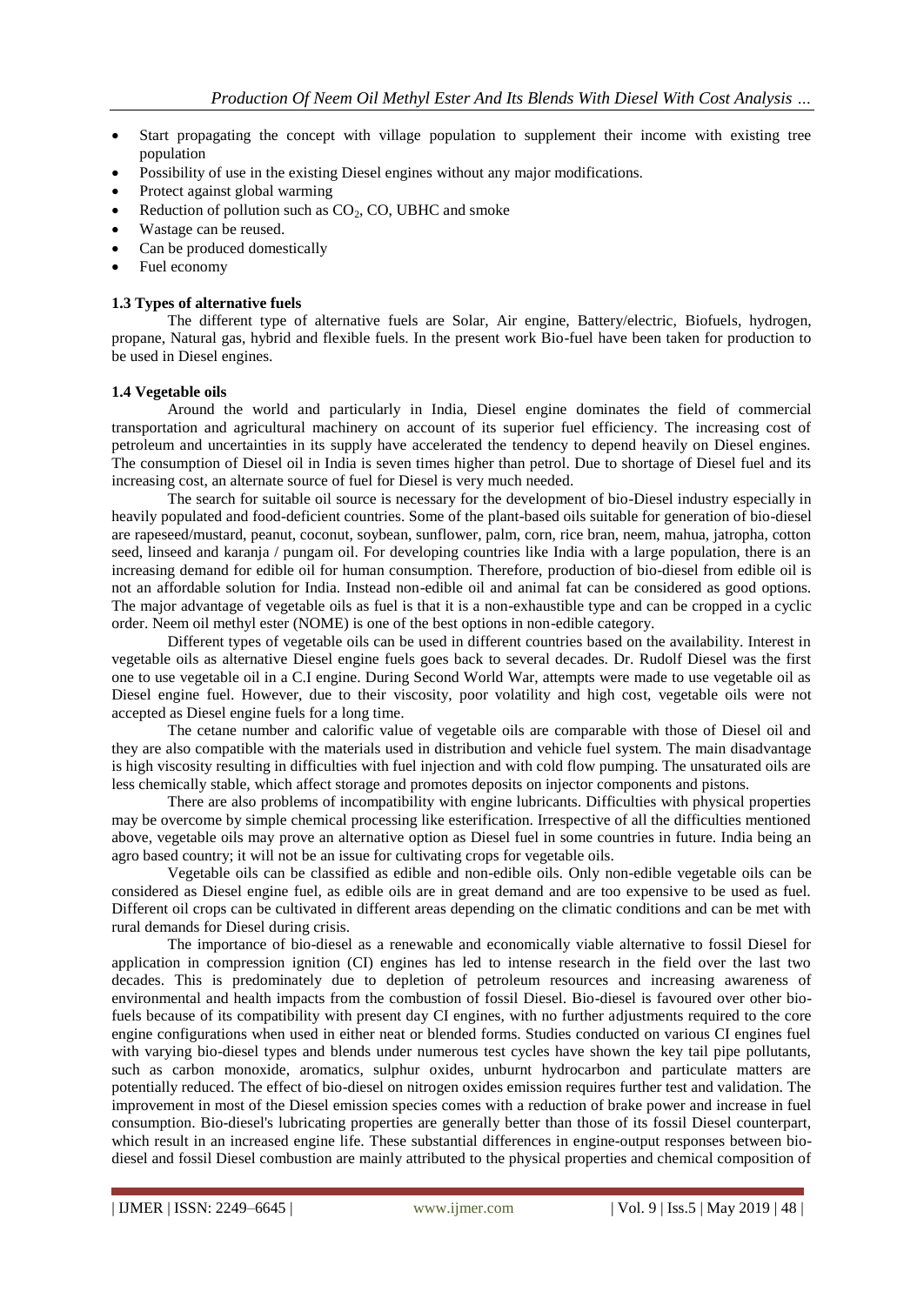the fuels. Despite the purported benefits, wide spread adoption of bio-diesel usage in CI engines is hindered by formidable technical challenges, such as low temperature inoperability, storage instabilities, in-cylinder carbon deposition and fuel line corrosion.

Vegetable oils from crops such as soybeans, peanut, sunflower, rap, coconut, karanja, neem, cotton, mustard, jetropha, linseed and castor have been evaluated in many parts of the world, which lack petroleum resource as fuels for compression ignition engine. The results show that because of the long chain hydrocarbon structure, vegetable oils have good ignition characteristics.

Unlike Diesel fuel, vegetable oils are triglycerides consisting of glycerol ester fatty acids. Vegetable oils have different chemical structure. Upto three fatty acids are linked to a glycerine molecule with ester linkages. The fatty acids vary in carbon chain length and in number of double bonds. Table 1 summarises the structure of fatty acids that are commonly found in vegetable oils.

| $-$        |
|------------|
| Structure* |
| 14:0       |
| 16:0       |
| 18:0       |
| 20:0       |
| 22:0       |
| 24:0       |
| 18:1       |
| 18:1       |
| 22:1       |
| 18:2       |
| 18:3       |
|            |

\*xx:y indicates xx carbon in the fatty acid chain with y double bonds. Source: Babu et al. (2003)

The major differences between vegetable oils and Diesel fuel are:

- The viscosities of vegetable oils are significantly higher (an order of magnitude higher) while the densities are only moderately higher.
- Vegetable oils have lower heating values.
- Vegetable oils increase the stoichiometric fuel/air ratio due to the presence of molecular oxygen.
- Vegetable oils may experience thermal cracking at the temperatures encountered by the fuel spray in naturally aspirated Diesel engines (Babu et al. 2003).

The vegetable oils are found to be suitable in engines due to the following reasons:

- Cetane numbers generally are in the range suitable for or close to that of Diesel fuel.
- Heat contents of various vegetable oils are nearly 90% as that of Diesel fuel.
- Presence of long chain saturated, un-branched hydrocarbons in the fatty acids (Babu et al. 2003).

The problems associated with the use of vegetable oils are:

- The fresh vegetable oil has a chain of about 18 carbons when compared to Diesel fuel that has a chain of 11-13 carbons. To burn in an engine the chain needs to be broken down to be similar in length to Diesel.
- Highly viscous and are poly-unsaturated in nature
- Incomplete combustion due to coking, engine deposits, lubricating oil dilution, ring sticking, scuffing of the cylinder liners, injection nozzle failure, and lubricant failure due to polymerisation of the vegetable oil.
- Poor durability and thermal efficiency
- Due to higher cloud and pour points of esters compared to Diesel fuel they cause problems during cold weather (Babu et al. 2003).

## **2. RAW NEEM OIL**

Neem is scattered all over the country except at high altitudes and in thick forests. It grows in utter Pradesh, Tamil Nadu, Andhra Pradesh, Madhya Pradesh and Delhi. Neem oil is non-edible oil available in huge surplus quantities in south Asia. Annual production of Neem oil in India is estimated to be 30,000 tons. Traditionally, it has been used as fuel in lamps for lighting purpose in rural areas and is used on an industrial scale for manufacturing of soap, cosmetics, pharmaceuticals and other non-edible products. India has shortage of edible oils so its bio-diesel program is centred on non-edible vegetable oils like Neem. For feed stock diversification and utilization of currently available local resources, non-edible sources like Neem, karanja etc. should be scientifically investigated for efficient bio-diesel production and engine utilization. Keeping this background in consideration, production of bio-diesel from high free fatty acids Neem oil and its utilization as a potential alternative fuel for Diesel engine has been investigated. 50 kg of fruit yields 30 kg of seed, which gives 6 kg of oil and 24 kg of seed cake. The raw Neem oil is obtained of 20% from the neem seed. Mechanical press method is the one used since antiquity. Neem seed kernels are placed into a tub and either a screw or some form of press is used to squeeze the kernels under pressure until the oil is pressed out and collected.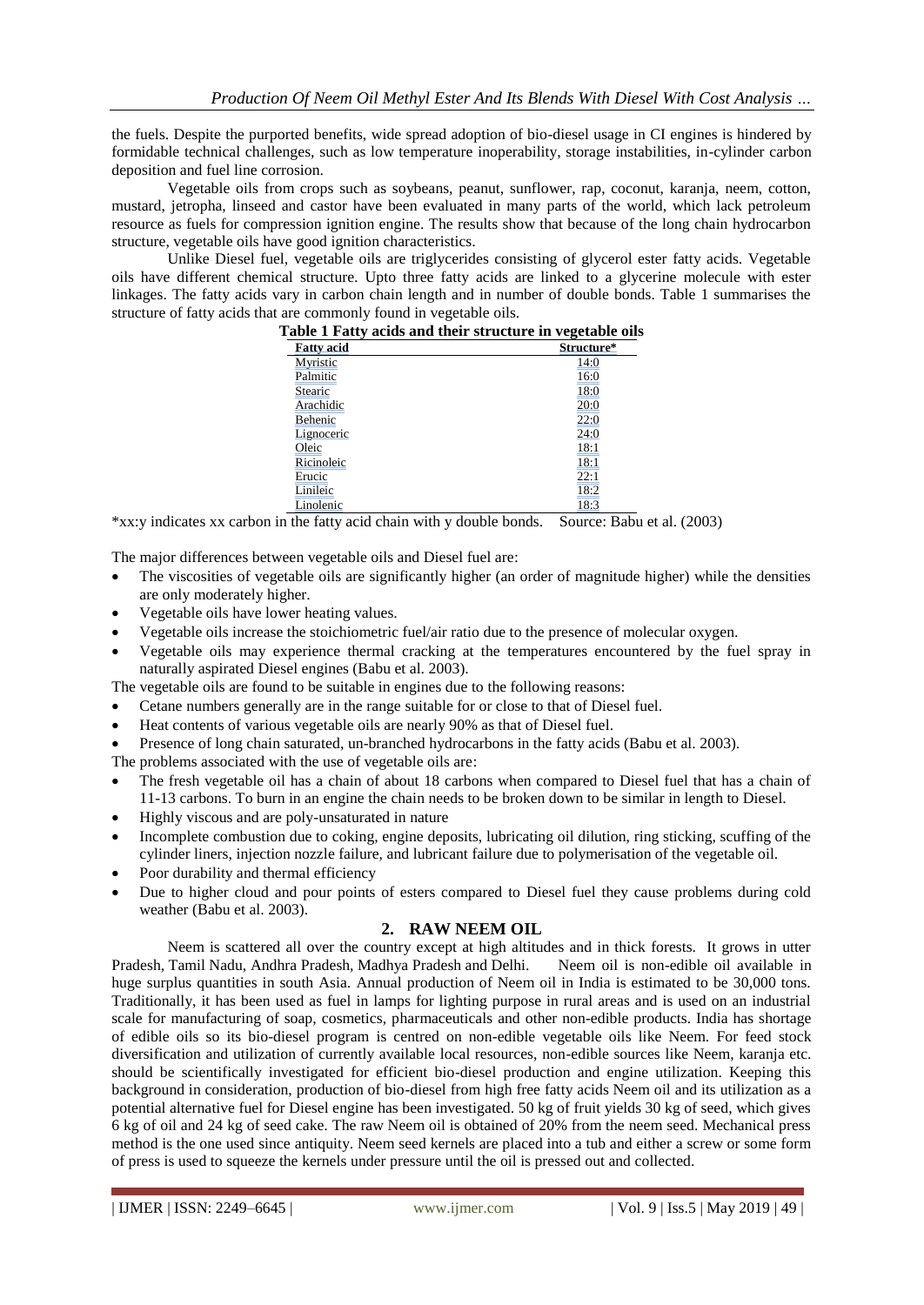## **2.1 PRODUCTION OF RAW NEEM OIL**

#### **2.1.1 Cleaning, Drying and Preparation of the seeds/beans**

- The seed is cleaned and dried as a first step. Foreign material (like stones, glass and metal) is taken out by sieving and magnets and disposed of safely.
- Drying is performed by avoiding contact with combustion gasses unless natural gas is used.

#### **2.1.2 Crushing**

- Seeds with a high oil content, are usually mechanically pressed in expellers after a preheating step in indirectly heated conditioners.
- The expeller cake (or pressed cake) will then be further treated in the extractor, since it might still content up to 10 per cent of oil.
- The expeller works as follows: the oil bearing material is fed into one end of a cylinder within which a power-driven worm conveyor forces the material to the other end of the cylinder and out against resistance. The pressure exerted in the process squeezes out the oil.

#### **2.1.3 Degumming**

- Crude oils having relatively high levels of phosphatides may be degummed prior to refining to remove the majority of those phospholipid compounds.
- During the degumming process the crude oil is treated with a limited amount of water in order to hydrate the phosphatides and then separate them by centrifugation. After the degumming process, the crude oil is dried.

#### **2.1.4 Pressed crude oil**

The resulting pressed crude oil can be consumed as such or be further refined.

#### **2.1.5 Solvent extraction**

- Solvent extraction is used to separate oil from seeds/beans where the principle is to employ a volatile liquid in which the oil is freely soluble.
- The common solvent used by crushers is hexane. The pre-processed seeds/beans are treated in a multistage counter-current process with solvent until the remaining oil content is reduced to the lowest possible level.

#### **2.1.6 Removing of solvent by distillation**

 A mixture of oil and solvent, is separated by distillation into two components, oil and solvent. The solvent is recycled into the extraction process.

#### **2.1.7 Extracted crude oil**

Crude oils obtained by pressing and/or extraction are refined in a multistage process.

The flow diagram of the extracted raw neem oil is shown in fig. 1. A simple process flow diagram of the extracted neem oil with concerned equipments is shown in fig.2



**Fig.1 Flow diagram of oil seed crushing**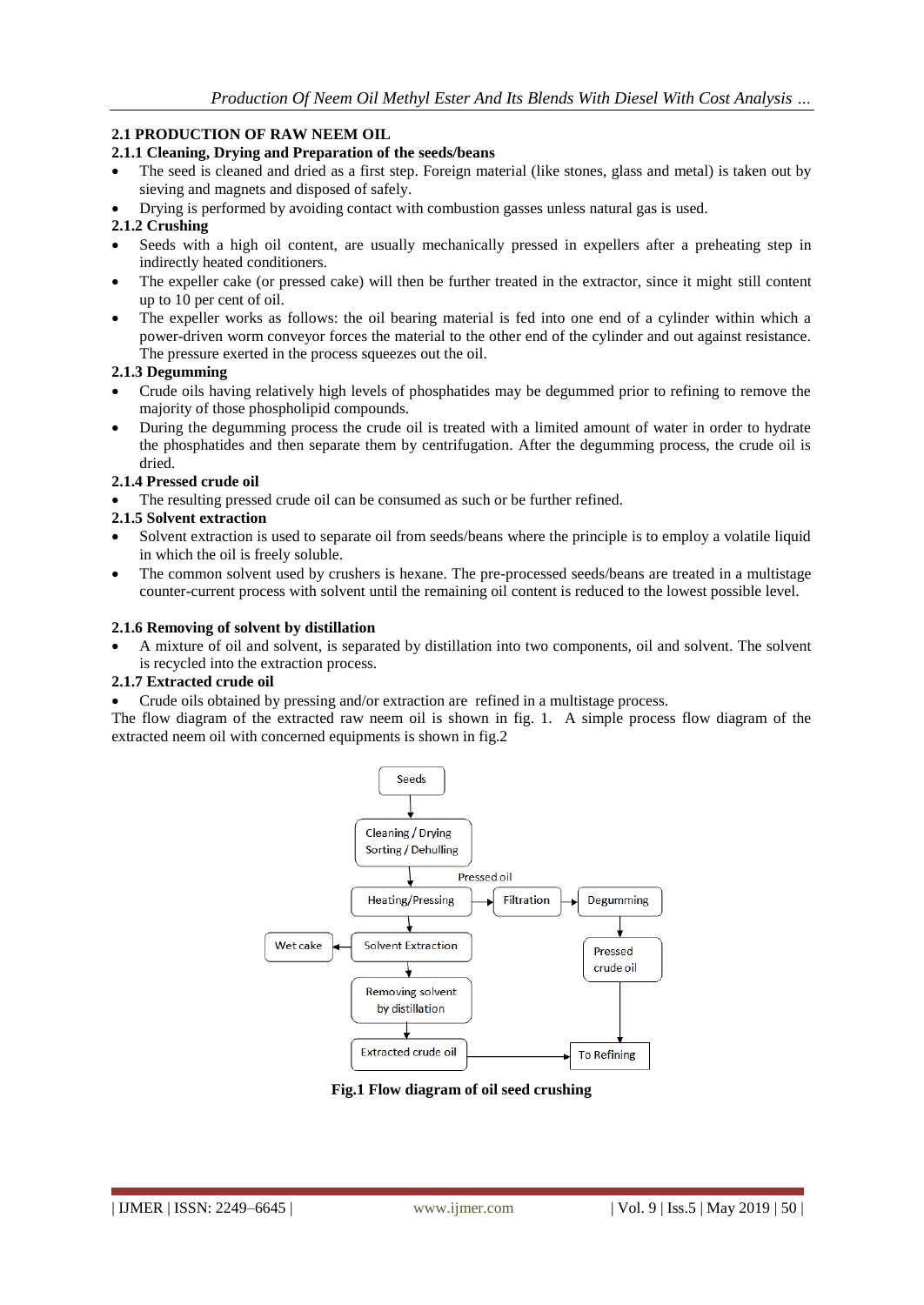

**2.2 Viscosity reduction**

Pre heating, pyrolyis, micro emulsification, blending and transesterification are the different methods used to reduce the viscosity of vegetable oils. The transesterification process is one of the best method for reducing viscosity of the vegetable oils moreover it is cost effective and very simple process.

#### **2.3 Transesterification of raw neem oil into Neem Oil Methyl Ester (NOME)**

Transesterification is the process of using an alcohol (e.g. methanol or ethanol) in the presence of catalyst, such as Sodium Hydroxide (NaOH) or Sodium Methoxide (NaOMe) or Potassium Hydroxide (KOH) to chemically break the molecule of the raw renewable Neem oil into Neem oil methyl ester (NOME) with glycerol as a byproduct.

#### **2.4 The chemistry of Bio-diesel production**

The Chemistry of transesterification process is shown in fig. 3



**Fig.3 Transesterification process of Bio-diesel**

**Source :** [http://www.chemistryland.com/CHM107Lab/Exp04\\_biodiesel/BiodieselLab/Exp4Biodiesel.html](http://www.chemistryland.com/CHM107Lab/Exp04_biodiesel/BiodieselLab/Exp4Biodiesel.html)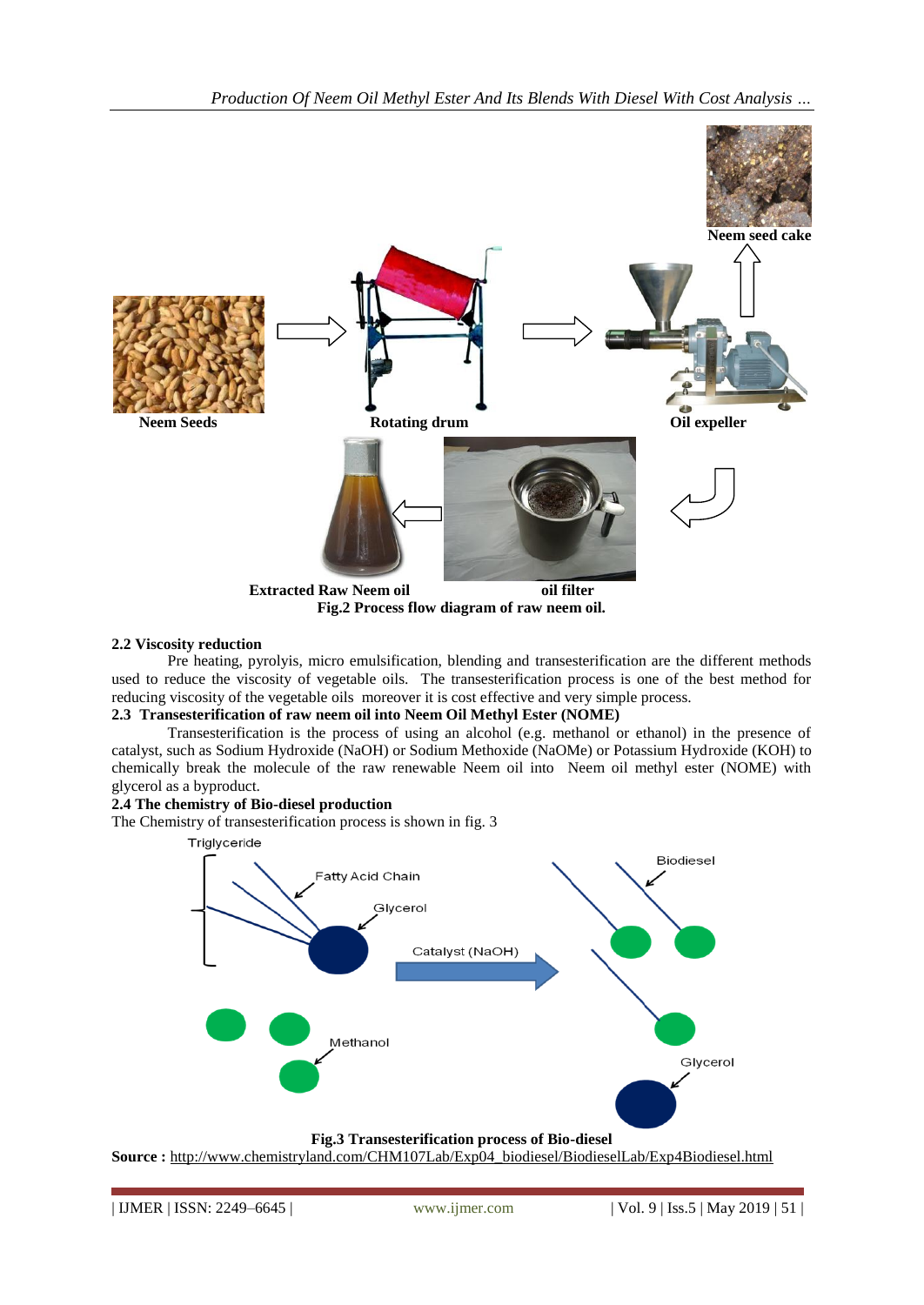# **3. NEEM OIL METHYL ESTER (BIODIESEL) PREPARATION**

Biodiesel is a diesel fuel that is made by reacting vegetable oil with other common chemicals. Biodiesel may be used in any diesel automotive engine in its pure form or Blended with petroleum based diesel. No modifications are required and the result is less expensive, renewable and clean burning fuel.

#### **3.1 Experimental setup**

- The setup in which the methyl ester of neem oil was prepared consists of the following components.
- $\geq$  Conical bottle flask
- $\geq$  Condenser<br> $\geq$  Silicon oil
- Silicon oil Bath
- $\triangleright$  Magnetic stirrer/Paddle
- $\triangleright$  Dimmer start
- $\triangleright$  Thermometer
- $\triangleright$  Weighing Machine
- > Measuring Jar
- $\triangleright$  Separating Funnel
- Openings are provided in the round bottom flask for connecting condenser and temperature sensor.
- The heater coil surrounds the reactor vessel and it provides uniform heating all round the flask.
- The magnetic stirrer enables proper mixing of the neem oil and methanol. The speed of the stirrer is adjusted.
- Dimmer start is used to maintain constant temperature.
- Condenser is used to condense if any alcohol vaporizes from the mixture.
- Separating funnel helps to separate Bio diesel from glycerol.

#### **3.2 Materials Used**

- Raw Neem Oil
- Methanol
- Sodium Hydroxide
- Acetone
- Acetic acid

## **3.3 Making Biodiesel and B25**

- First methanol (CH3OH) and accurately weighed sodium hydroxide (NaOH) (Catalyst) were mixed vigorously for 10-15 minutes.
- The sodium methoxide formed was mixed with the moisture free neem oil in round bottom flask.
- The magnetic stirrer and heaters were switched on.
- The speed of the magnetic stirrer is maintained at constant value.
- The temperature of the reactant is maintained at the required reaction Temperature.
- The dimmer start should be properly adjusted to control the voltage and thereby maintaining the temperature at 55-60°C
- Once the reaction time is over, the contents were emptied into a separating funnel.
- If the reaction is complete, two layers will be formed within few minutes.
- For proper separation, it should be allowed to settle for two to four hours.
- A thick red high viscous glycerol layer at the lower phase of the funnel. And the methyl ester of neem oil will be at the upper part of the funnel as shown in Fig 4.
- The methyl ester was washed with water, acetic acid and neutralized with water.
- Translucent Methyl Ester of Neem Oil is named as Bio Diesel.
- Taking 25 % of Neem Oil Methyl Ester and 75% of Diesel fuel.
- Blending both of them properly and this combination are called B25.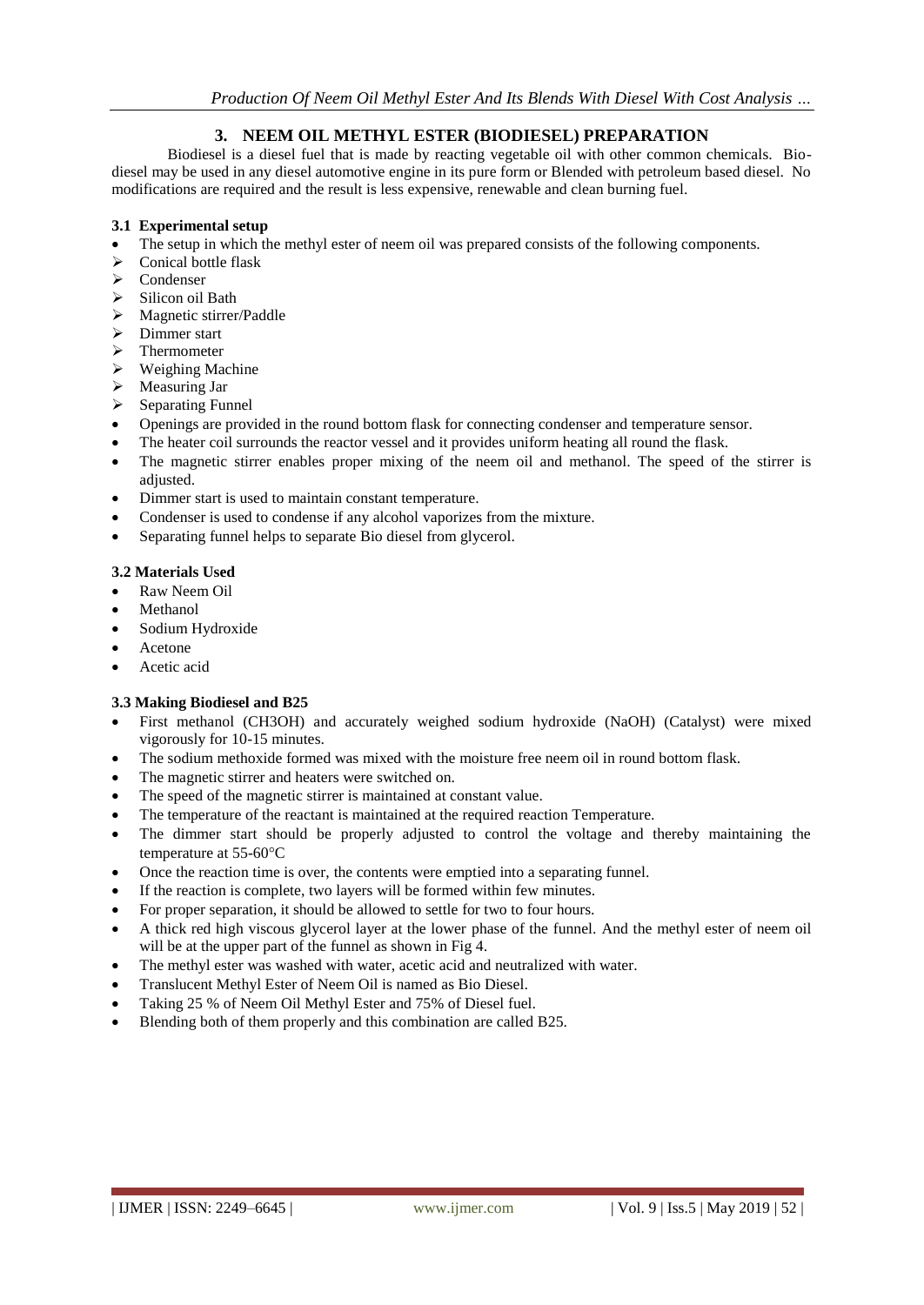

**Fig. 4 Separation of Bio-diesel and Glycerin**

**3.4 Flow diagram of biodiesel production (NOME and B25)** A flow diagram of biodiesel production is shown in Fig. 5



**Fig. 5 Bio-diesel production (NOME and B25)**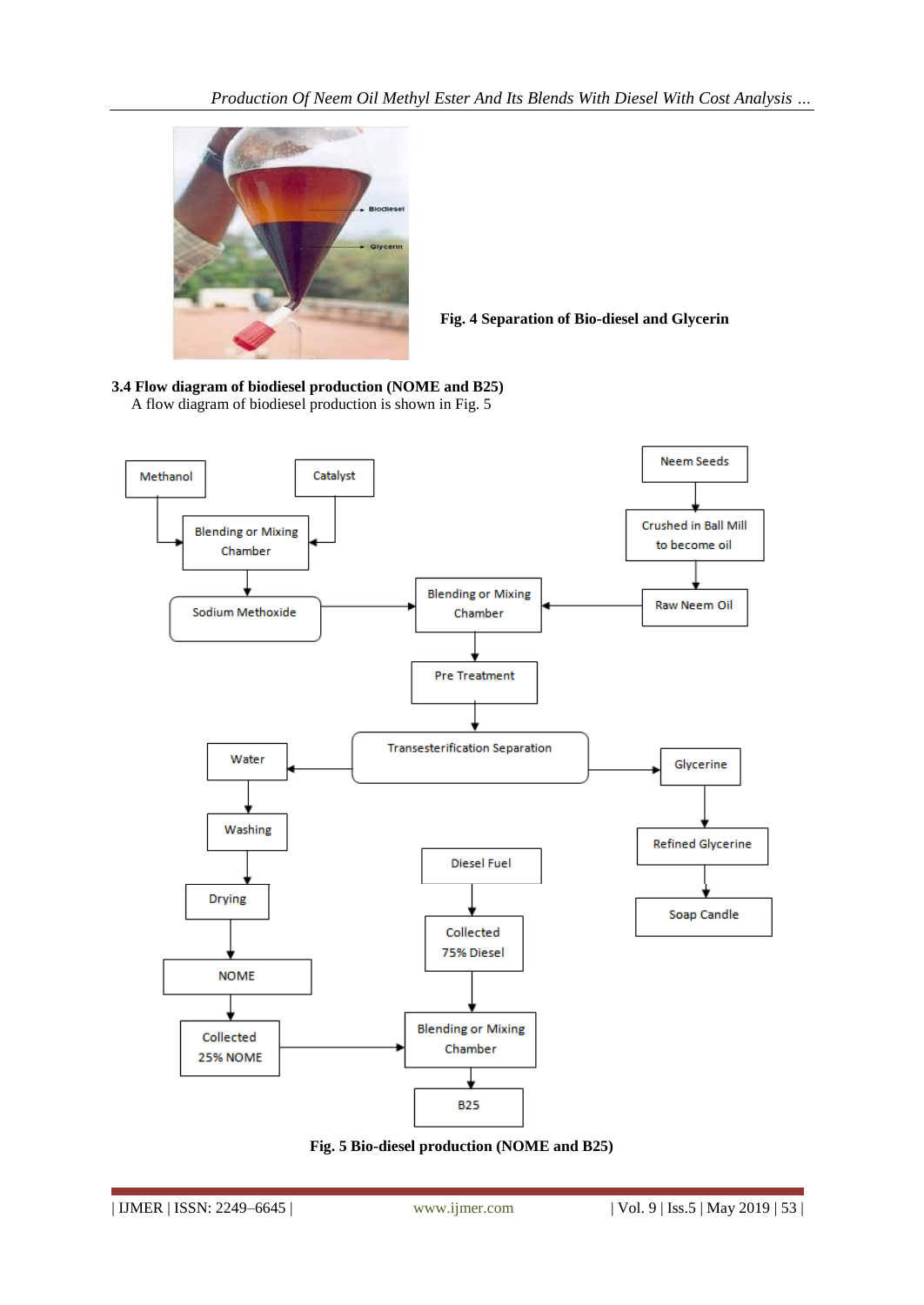#### **3.5 Fatty acids**

Fatty acids are long carbon chains with a methyl group at one end of the molecule and a carboxyl group at the other end. The chain is typically straight linear and usually contains an even number of carbons. The chain length of carbons varies from 4 to 30. The most common range is 12 to 24. The general chemical formula is used as  $C_nH_{2n+1}$  **COOH** or  $CH_3$   $(CH_2)_n$  **COOH** where n is the number of carbon atoms. The structure of Fatty acid is shown in Fig.6.



**Fig.7 Classification of fatty acids**

The fatty acids have been classified as saturated and unsaturated. The unsaturated is further classified into two groups namely monounsaturated and polyunsaturated.

#### **3.6.1 Saturated fatty acids**

Saturated fatty acids are "filled" (saturated) with hydrogen. Most saturated fatty acids of straight hydrocarbon chain with an even number of carbon atoms. In saturated fatty acid there is no double bond. Lauric acid, Myristic acid, palmetic acid and streric acid are belongs to saturated fatty acids. An example for 0 (zero) double bond is shown in Fig.8



Stearic acid, a saturated fatty acid

#### **Fig.8 Stearic acid structural formula**

#### **3.6.2 Mono unsaturated fatty acids**

The monounsaturated fatty acids have one single double bond. Olelic acid is a monounsaturated fatty acid and it is shown in Fig. 9.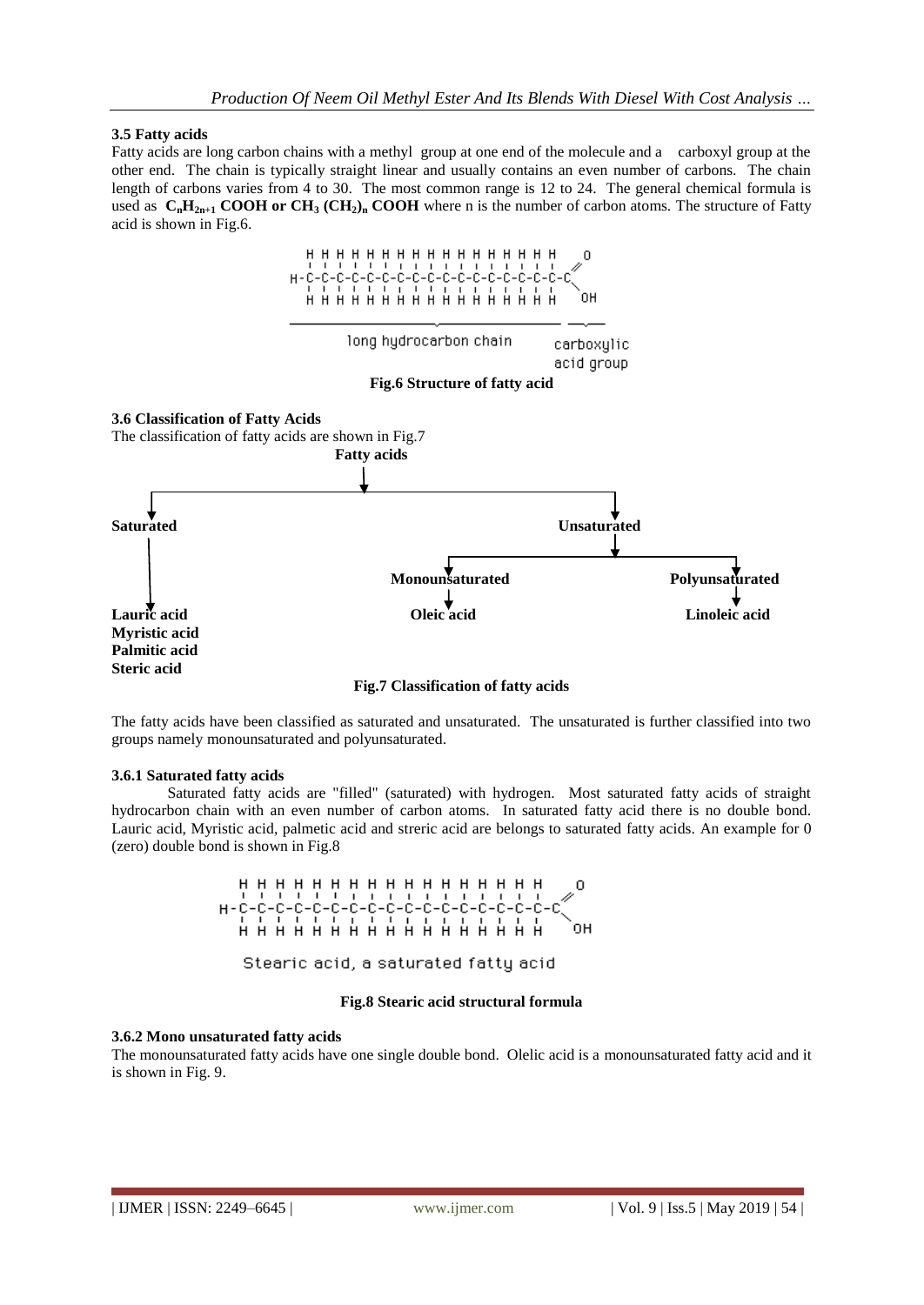

**Fig.9 Oleic acid Structural formula**

#### **3.6.3 Polyunsaturated fatty acids.**

The polyunsaturated fatty acid have two are more double bonds. An example for double bond polyunsaturated fatty acid is Linoleic acid and is shown in Fig.10



**Fig.10 Linoleic acid structural formula**

The chemical structures of fatty acids of Neem oil is shown in Table 2.

| Table 2 Chemical su uctures of faity acius of fleem off |                  |           |                     |                                                          |                             |            |                                     |
|---------------------------------------------------------|------------------|-----------|---------------------|----------------------------------------------------------|-----------------------------|------------|-------------------------------------|
| Fatty<br>acids                                          | <b>Structure</b> | S/US      | Formula             | <b>Structure</b>                                         | <b>Molecular</b><br>Weight  | in the oil | % by volume Type of fatty<br>acid   |
| Palmitic                                                | C16:0            | S         | $C_{16}H_{32}O_2$   | $CH3(CH2)14COOH$                                         | 256                         | 10         |                                     |
| Stearic                                                 | C18:0            | S         | $C_{18} H_{36} O_2$ | $CH3(CH2)16COOH$                                         | 284                         | 11         | Saturated fatty<br>acids            |
| Myristic                                                | C3:0             | S         | $C_3 H_6 O_2$       | $CH3(CH2)1COOH$                                          | 74                          | $\tau$     |                                     |
| Oleic                                                   | C18:1            | <b>US</b> | $C_{18}H_{34}O_2$   | $CH3(CH2)7CH=CH$<br>(CH <sub>2</sub> ) <sub>7</sub> COOH | 282                         | 30         | Mono-<br>unsaturated<br>fatty acids |
| Linoleic                                                | C18:2            | <b>US</b> | $C_{18} H_{32} O_2$ | $CH3(CH2)4CH=CH$<br>$CH=CH (CH2)7COOH$                   | $\cdot$ CH <sub>2</sub> 280 | 42         | Poly-<br>unsaturated<br>fatty acids |

**Table 2 Chemical structures of fatty acids of neem oil**

**Note : S- Saturated and US- Unsaturated** 

## **4. DERIVATION OF MOLECULAR AND STRUCTURAL FORMULA FOR NOME**

The molecular and structural formula for NOME is derived from the composition of carbon, hydrogen and oxygen present in the fuel. The derivation is given below.

## **4.1 Chemical Reaction Method**

#### **Fatty acid**

The main acids present in raw neem oil are PALMITIC  $\rightarrow$  C<sub>14</sub>H<sub>28</sub>O<sub>2</sub>  $STEARIC \rightarrow C_{17} H_{34} O_2$ LINOLEIC  $\rightarrow$  C<sub>10</sub> H<sub>20</sub> O<sub>2</sub>

By taking into consideration of the raw neem oil composition, a general formula is arrived at as  $C_{18}H_{35}O_2$  $\rightarrow$  fatty acid. To show it is in the form of an acid the structural formula with functional group is shown as C<sub>17</sub> H<sup>34</sup> COOH. COOH is a functional group to indicate carboxylic acid. **Glycerol**

CH2OH - CHOH - CH2OH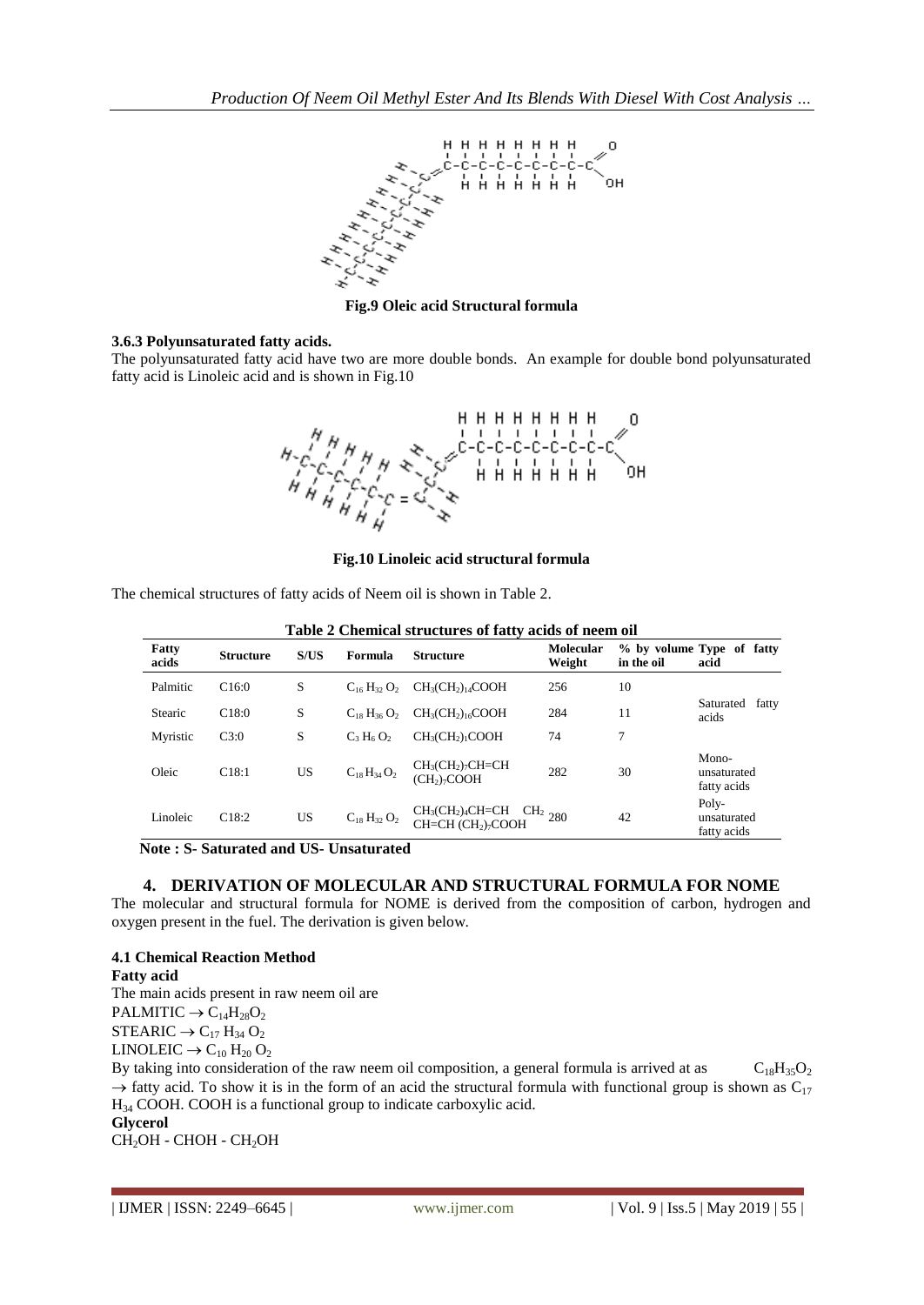#### **Triglyceride**

Neem oil is triglycerides of fatty acids that are composed of glycerol in combination of fatty acids. Since glycerol is having 3OH groups, three molecules of fatty acid are always associated with one molecule of glycerol. The formula for glyceride ester is  $(C_{17}H_{34}COO)_3 C_3H_5$ 

#### **Methyl ester**

The conversion of glyceride ester into methyl ester by the addition of methanol in the presence of catalyst sodium hydroxide (NaOH) can be written as

1.  $(C_{17}H_{34}COO)_3C_3H_5 + 3NaOH \rightarrow 3C_{17}H_{34} COONa$ 2.  $3C_{17}H_{34}COONa+3CH_{3}OH$   $\rightarrow 3C_{17}H_{34}COOCH_{3}+3NaOH$ <br>3.  $C_{17}H_{34}COONa+CH_{3}OH$   $\rightarrow C_{17}H_{34}COOCH_{3} + NaOH$  $\rightarrow$  C<sub>17</sub>H<sub>34</sub> COOCH<sub>3</sub> + NaOH The structural formula for NOME is  $C_{17}H_{34}$  COOCH<sub>3</sub>. **4.2 Analytical method** The following are the percentage of combustion of a NOME Carbon : 76.76% Hydrogen : 12.10% Oxygen : 11.15% The general chemical formula for any vegetable oil is  $C_nH_mO_r$ The percentage of Carbon  $= C_n/(C_nH_mO_r)$ <br>0.7676  $= 12n/(12n + n)$  $= 12n/(12n + m + 16r)$ Since it is an oxygenated fuel r can be taken as 2.  $0.7676$  =  $12n/(12n + m + 32)$  $12n = 0.7676 (12n + m + 32)$  $12n = 9.2112n + 0.7676m + 24.5692$  $12n-9.2112n = 0.7676m + 24.5692$  $2.7888n - 0.7676m = 24.5672$  $n - 0.27524m$  = 8.0995 (1) The percentage of Hydrogen  $= H_m / (C_n H_m O_r)$ <br> $= m / (12n + m + 32)$  $= m/(12n + m + 32)$ m  $= 0.121 (12n + m + 32)$ m  $= 1.452n +0.121m + 3.812$  $m-0.121m-1.452n$  = 3.812  $0.819m - 1.452 n$  = 3.812  $-$ n + 0.5640m  $=$ 2.6253 (2) Add  $(1)$  and  $(2)$  $0.28816 \text{ m} = 10.7248$ m  $= 37.2182$  $n - 0.27524m$  = 8.0995  $n - 0.27524 \times 37.21.82$  = 9.0995 n  $= 8.0995 + 0.27524 \times 37.2182$  $n = 18.343$ Taking  $n=19$ ,  $m=37$  and  $r=2$ The molecular formula for Neem Oil Methyl Ester is  $C_{19}$   $H_{37}$   $O_2$ The Structural formula is  $C_{17}$   $H_{34}$  **COO CH**<sub>3</sub>

#### **4.3 Derivation of molecular and structrural formula for B25**

Similar to NOME the molecular formula for B25 is also derived as given below 75% Diesel + 25% NOME  $0.75$  (C<sub>10</sub> H<sub>22</sub>) + 0.25 (C<sub>17</sub>H<sub>34</sub>COOCH<sub>3</sub>)  $0.75$  (C<sub>10</sub> H<sub>22</sub>) + 0.25 (C<sub>19</sub>H<sub>37</sub>O<sub>2</sub>)  $(0.75 \text{ C}_{10} 0.75 \text{ H}_{22}) + (0.25 \text{ C}_{19} 0.25 \text{ H}_{37} 0.25 \text{ O}_{2})$  $(0.75 \text{ C}_{10} + 0.25 \text{ C}_{19}) (0.75 \text{ H}_{22} + 0.25 \text{ H}_{37}) (0.25 \text{ O}_{2})$  $(0.75*10 \text{ C} + 0.25*19 \text{ C}) (0.75*22 \text{ H} + 0.25*37 \text{ H}) (0.25*20)$  $(7.5 C + 4.75 C) (16.5 H + 9.25 H) 0.5 O$ 12.25 C 25.75 H 0.5 O 12.25\*4 C 25.75\*4 H 0.5\*4 O 49C +103H + 2O  $C_{49} H_{103} O_2$ The Molecular formula of B25 is  $C_{49}$   $H_{103}$   $O_2$ The Structural Formula of B25 is  $C_{47}$   $H_{100}$  **COOCH**<sub>3</sub>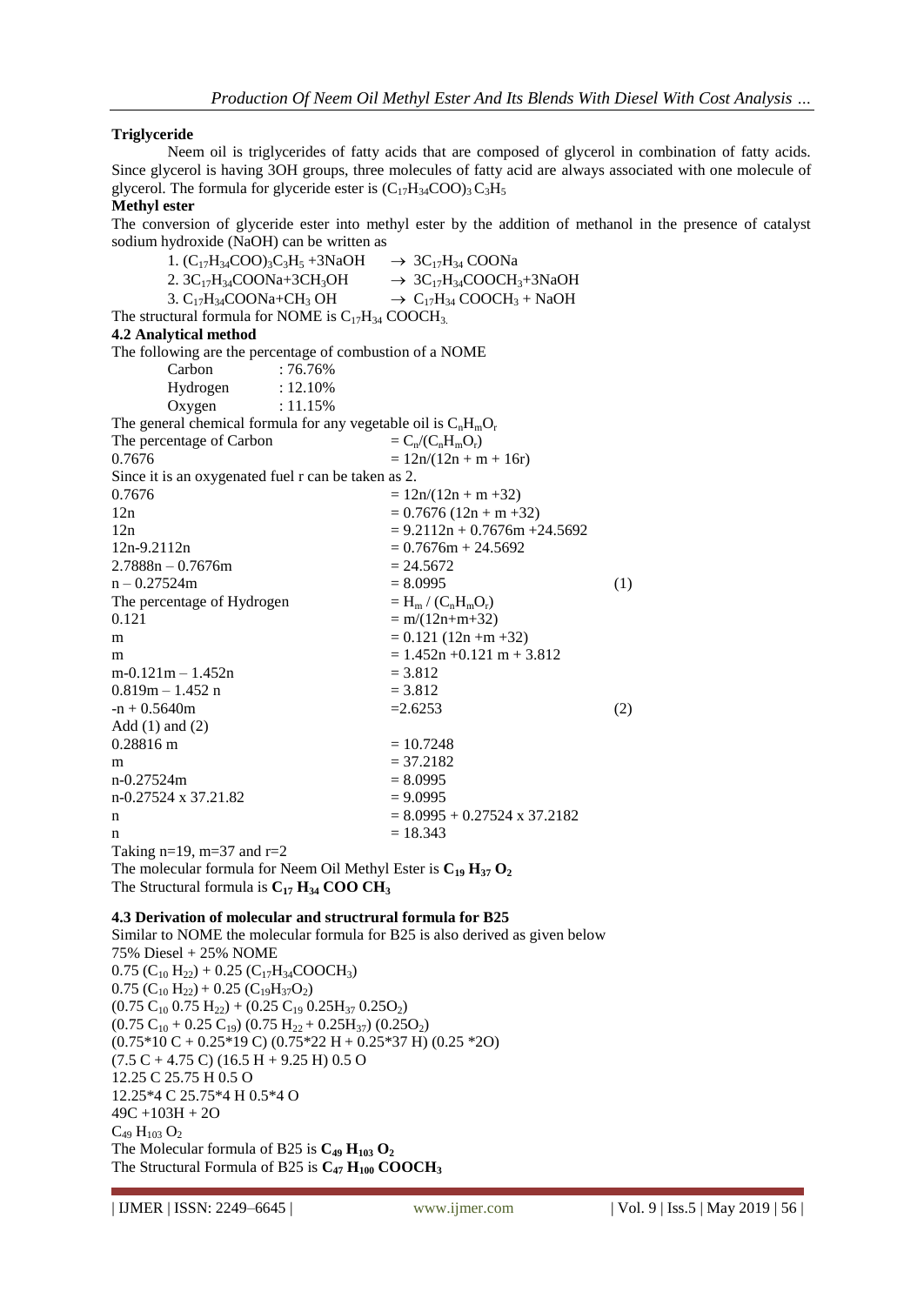#### **5.THEORETICAL CALCULATIONS OF THE PROPERTIES OF DIESEL, NOME AND B25 5.1 AIR-FUEL RATIO OF DIESEL, NOME AND B25 by mass basis**

The calculations of stoichiometric air-fuel ratio for various fuels used are given below.

| 5.1.1 A/F ratio of Diesel            |                                                                                           |
|--------------------------------------|-------------------------------------------------------------------------------------------|
| Balanced chemical equation of Diesel |                                                                                           |
|                                      | $C_{10}H_{22} + 15.5 (O_2 + 3.76N_2) \rightarrow 10CO_2 + 11 H_2O + 58.28N_2$             |
| Reactant side                        | Product side                                                                              |
| $(A/F)_{S}$ by mass                  | $= 15.5 (O2 + 3.76N2)$                                                                    |
|                                      | $C_{10}H_{22}$                                                                            |
|                                      | $= 15.5 (32 + 3.76 \times 28)$                                                            |
|                                      | $10x12 + 22x1$                                                                            |
|                                      | $=14.98$                                                                                  |
| $(A/F)_{S}$ by mass                  | $= 15$                                                                                    |
| 5.1.2 A/F ratio of NOME              |                                                                                           |
| Balanced chemical equation of NOME   |                                                                                           |
|                                      | $C_{17}H_{34}COOCH_3 + 27.25 (O_2 + 3.76N_2) \rightarrow 19CO_2 + 18.5 H_2O + 102.46N_2$  |
| Reactant side                        | Product side                                                                              |
| $(A/F)_{S}$ by mass                  | $= 27.25 (O2 + 3.76N2)$                                                                   |
|                                      | $C_{17}H_{34}COOCH_3$                                                                     |
|                                      | $= 27.25 (32 + 3.76 \times 28)$                                                           |
|                                      | $19x12 + 37x1 + 2x16$                                                                     |
|                                      |                                                                                           |
|                                      | $= 12.595$                                                                                |
| $(A/F)_{S}$ by mass                  | $= 12.6$                                                                                  |
| 5.1.3 A/F ratio of B25               |                                                                                           |
| Balanced chemical equation of B25    |                                                                                           |
|                                      | $C_{47}H_{100}COOCH_3 + 73.75 (O_2 + 3.76N_2) \rightarrow 49CO_2 + 25.75 H_2O + 277.3N_2$ |
| Reactant side                        | Product side                                                                              |
| $(A/F)_{S}$ by mass                  | $= 73.75 (O2 + 3.76N2)$                                                                   |
|                                      | $C_{47}H_{100}COOCH_3$                                                                    |
|                                      | $= 73.75 (32 + 3.76 x 28)$                                                                |
|                                      | $49x12 + 103x1 + 2x16$                                                                    |
|                                      | $= 10124.4/723$                                                                           |
| $(A/F)_{S}$ by mass                  | $= 14.0$                                                                                  |
|                                      |                                                                                           |
|                                      | 5.2 AIR FUEL RATIO OF DIESEL, NOME AND B25 by mole basis                                  |
| 5.2.1 A/F ratio of Diesel            |                                                                                           |
| Balanced chemical equation of Diesel |                                                                                           |
|                                      | $C_{10}H_{22} + 15.5 (O_2 + 3.76N_2) \rightarrow 10CO_2 + 11 H_2O + 58.28N_2$             |
| Reactant side                        | Product side                                                                              |
| $(A/F)_{S}$ by mole basis            | $= 15.5 (O2 + 3.76N2)$                                                                    |
|                                      | $C_{10}H_{22}$                                                                            |
|                                      | $=$ 15.5 (1 + 3.76)                                                                       |
|                                      | 1                                                                                         |
|                                      | $= 73.78$                                                                                 |
| $(A/F)S$ by mole basis               | $= 74$                                                                                    |
| 5.2.2 A/F ratio of NOME              |                                                                                           |
| Balanced chemical equation of NOME   |                                                                                           |
|                                      | $C_{17}H_{34}COOCH_3 + 27.25 (O_2 + 3.76N_2) \rightarrow 19CO_2 + 18.5 H_2O + 102.46N_2$  |
| Reactant side                        | Product side                                                                              |
| $(A/F)S$ by mole basis               | $= 27.25 (O2 + 3.76N2)$                                                                   |
|                                      | $C_{17}H_{34}COOCH_3$                                                                     |
|                                      | $= 27.25(1 + 3.76)$                                                                       |
|                                      |                                                                                           |

 $= 129.71$  $(A/F)<sub>S</sub>$  by mole basis  $= 130$ 

1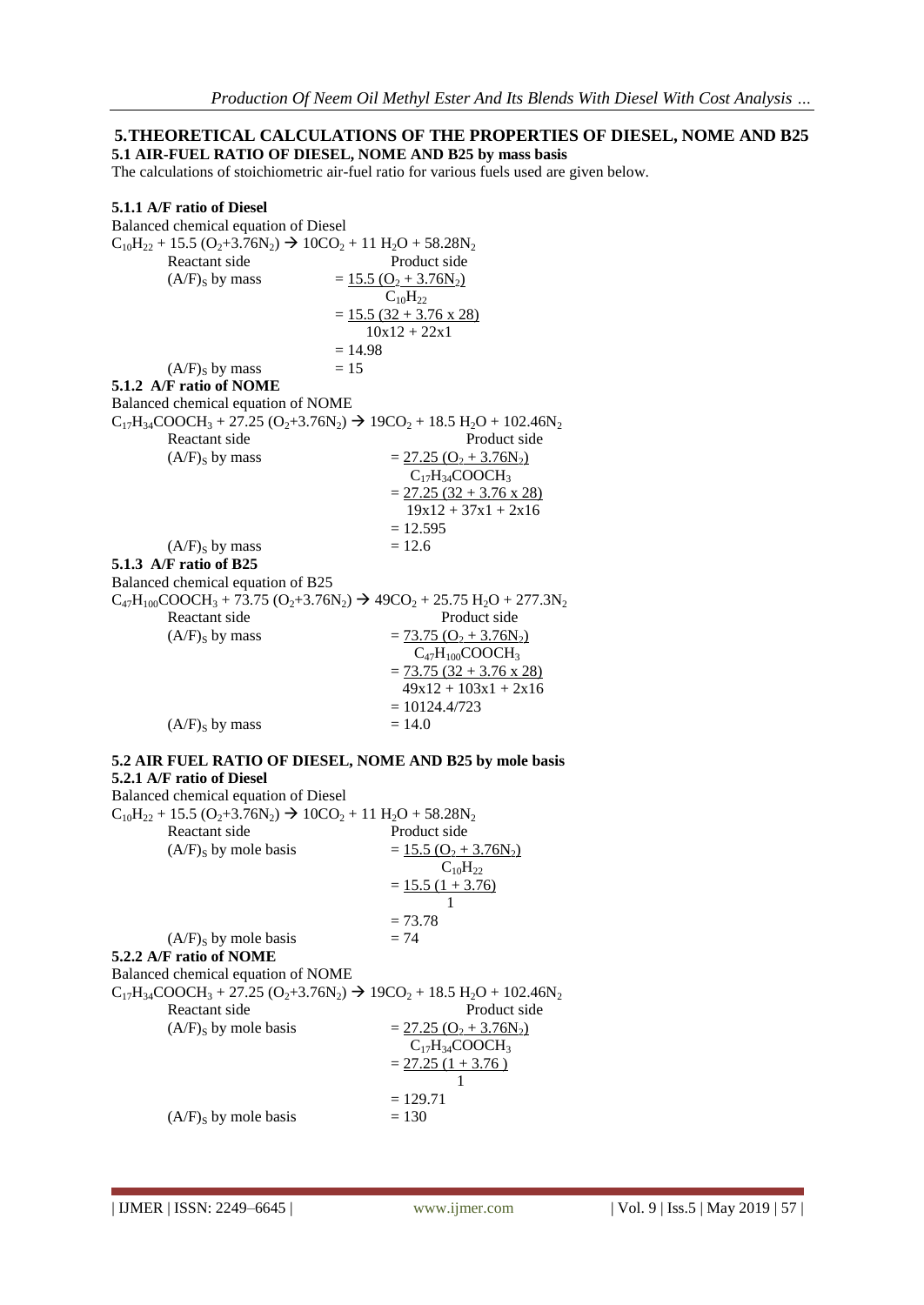#### **5.2.3 A/F ratio of B25** Balanced chemical equation of B25  $C_{47}H_{100}COOCH_3 + 73.75 (O_2 + 3.76N_2)$   $\rightarrow$  49CO<sub>2</sub> + 25.75 H<sub>2</sub>O + 277.3N<sub>2</sub> Reactant side Product side  $(A/F)_S$  by mole basis  $= 73.75 (O_2 + 3.76N_2)$  $C_{47}H_{100}COOCH_3$  $= 73.75$   $(1 + 3.76)$  1  $= 351.05$  $(A/F)$ <sub>S</sub> by mole basis  $= 351$ **5.3 PERCENTAGE OF CARBON, HYDROGEN AND OXYGEN BY WEIGHT OR MASS BASIS 5.3.1 Percentage of carbon and hydrogen for Diesel** The chemical formula for Diesel is  $C_{10}H_{22}$ Molecular weight of Diesel  $=$  12 x 10 + 1 x 22 = 142 Molecular weight of carbon  $=$  12 x 10  $=$  120 Molecular weight of hydrogen  $=$  22 x 1  $=$  22 Percentage of carbon in fuel (Diesel)  $=$ Molecular weight of carbon in Diesel fuel<br>Molecular weight of Diazel fuel<br>X  $100$ Molecular weight of Diesel fuel  $=$   $(120/142)*100$  $=$  84.5% Percentage of Hydrogen in fuel (Diesel)  $=$ Molecular weight of hydrogen in Diesel fuel  $x$  100 Molecular weight of Diesel fuel  $=$   $(22/142)*100$  $=$  15.5% **5.3.2 Percentage of carbon, hydrogen and oxygen for NOME** The chemical formula for NOME is  $C_{17}H_{34}COOCH_3$ Molecular weight of NOME  $=$  12 x 19 + 1 x 37 + 2 x 16 = 297 Molecular weight of carbon (NOME)  $=$  12 x 19  $=$  228 Molecular weight of hydrogen (NOME)  $=$  37 x 1  $=$  37 Molecular weight of oxygen (NOME)  $=$  16 x 2  $=$  32 Percentage of carbon in fuel  $(NOME)$  = Molecular weight of carbon in NOME fuel  $x$  100 Molecular weight of NOME fuel  $=$   $(228/297)*100$  $= 76.8\%$ Percentage of hydrogen in fuel  $(NOME)$  = Molecular weight of hydrogen in NOME fuel  $x = 100$ Molecular weight of NOME fuel  $=$   $(37/297)*100$  $=$  12.4% Percentage of oxygen in fuel  $(NOME)$  = Molecular weight of oxygen in NOME fuel  $x_1$  100 Molecular weight of NOME fuel  $=$   $(32/297)*100$  $=$  10.8% **5.3.3 Percentage of carbon, hydrogen and oxygen for B25** The chemical formula for B25 is  $C_{47}H_{100}COOCH_3$ Molecular weight of B25  $=$  12 x 49 + 1 x 103 + 16 x 2 = 723 Molecular weight of carbon (B25)  $=$  12 x 49  $=$  588 Molecular weight of hydrogen  $(B25)$  = 1 x 103 = 103 Molecular weight of oxygen (B25)  $=$  16 x 2  $=$  32 Percentage of carbon in fuel  $(B25)$  = Molecular weight of carbon in B25 fuel  $\frac{x}{25}$  X 100 Molecular weight of B25 fuel  $=$   $(588/723)*100$  $=$  81.33% Percentage of hydrogen in fuel  $(B25)$  = Molecular weight of hydrog en in B25 fuel  $\frac{x}{25}$  X 100 Molecular weight of B25 fuel  $=$   $(103/723)*100$  $=$  14.25% Percentage of oxygen in fuel  $(B25)$  = Molecular weight of oxygen in B25 fuel  $\times 100$ Molecular weight of B25 fuel  $=$   $(32/723)*100$

 $=$  4.42%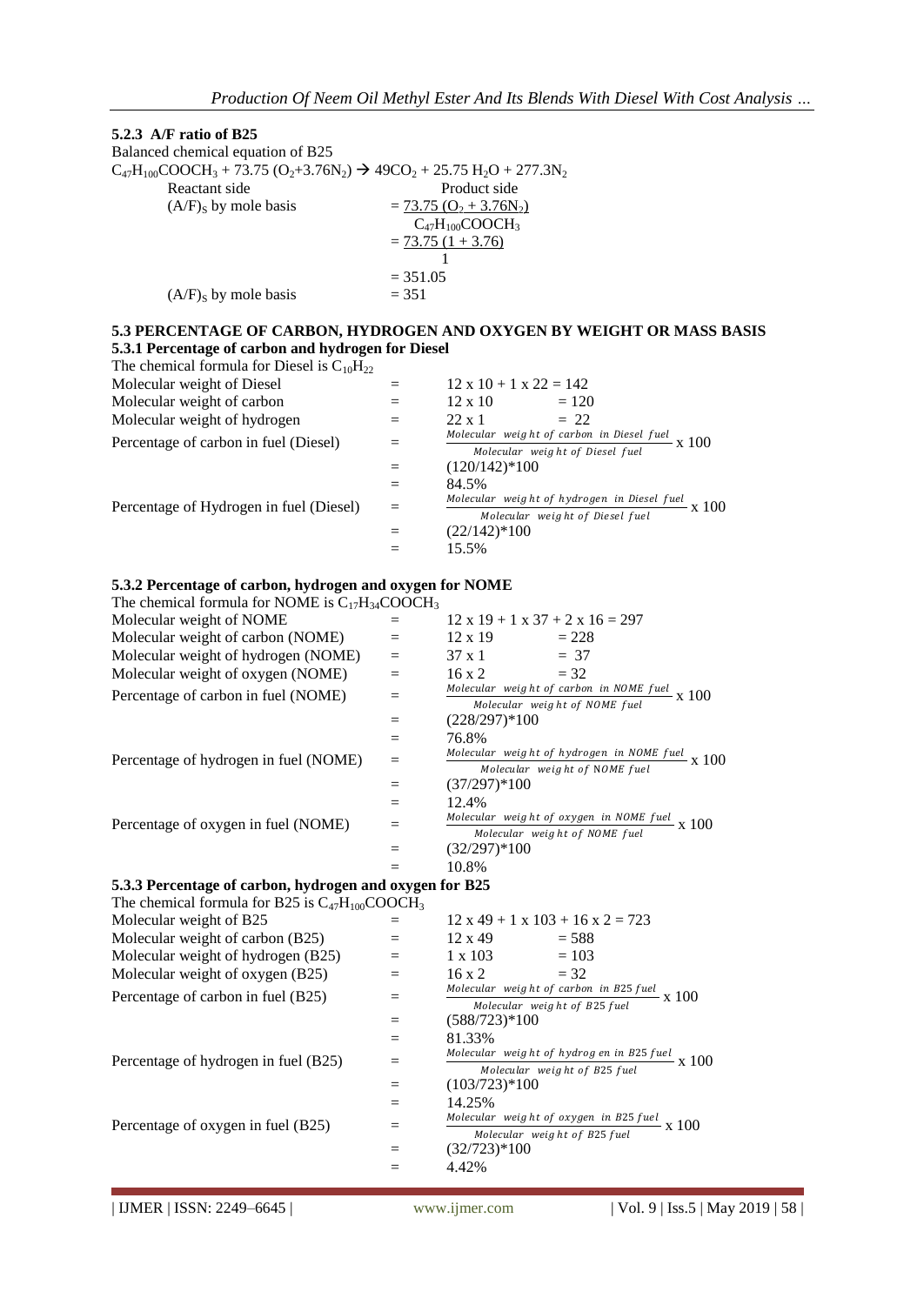# **5.4 HIGHER CALORIFIC VALUE OF DIESEL, NOME AND B25**

| 5.4.1 Higher calorific value of Diesel                                                                                                  |                                    |                                                                                                            |  |  |
|-----------------------------------------------------------------------------------------------------------------------------------------|------------------------------------|------------------------------------------------------------------------------------------------------------|--|--|
| Higher calorific value of Diesel                                                                                                        |                                    | $\frac{1}{100}$ [35000 C + 143000 $\left(H-\frac{0}{8}\right)$ + 9160 S]                                   |  |  |
|                                                                                                                                         | $=$                                | $\frac{1}{100}$ [35000 * 84.5 + 143000 (15.5 - 0) + 9160 * 0]                                              |  |  |
|                                                                                                                                         | $=$                                | 51740 kJ/kg                                                                                                |  |  |
| 5.4.2 Higher calorific value of NOME                                                                                                    |                                    |                                                                                                            |  |  |
| Higher calorific value of NOME                                                                                                          | $\equiv$                           | $\frac{1}{100}$ [35000 C + 143000 $\left(H-\frac{0}{8}\right)$ + 9160 S]                                   |  |  |
|                                                                                                                                         |                                    | $\frac{1}{100} [35000 * 76.76 + 143000 (12.45 - \frac{10.77}{8}) + 9160 * 0]$                              |  |  |
|                                                                                                                                         | $=$                                | 42744 kJ/kg                                                                                                |  |  |
| 5.4.3 Higher calorific value of B25                                                                                                     |                                    |                                                                                                            |  |  |
| Higher calorific value of B25                                                                                                           | $\equiv$                           | $\frac{1}{100}$ [35000 C + 143000 $\left(H-\frac{0}{8}\right)$ + 9160 S]                                   |  |  |
|                                                                                                                                         | $=$                                | $\frac{1}{100}$ [35000 * 81.33 + 143000 (14.25 - $\frac{4.42}{8}$ )+9160 * 0]                              |  |  |
|                                                                                                                                         |                                    | 48053 kJ/kg                                                                                                |  |  |
| <b>5.5 LOWER CALORIFIC VALUE OF FUEL DIESEL, NOME AND B25</b>                                                                           |                                    |                                                                                                            |  |  |
| 5.5.1 Lower calorific value of Diesel                                                                                                   |                                    |                                                                                                            |  |  |
| Lower calorific value of Diesel                                                                                                         |                                    | = Higher calorific value - $\frac{9}{100} x H x$<br>2460                                                   |  |  |
|                                                                                                                                         | $= 51740 - \frac{9}{100} x 15.5 x$ | 2460                                                                                                       |  |  |
| 5.5.2 Lower calorific value of NOME                                                                                                     | $= 48308$ kJ/kg                    |                                                                                                            |  |  |
| Lower calorific value of NOME                                                                                                           |                                    | = Higher calorific value - $\frac{9}{100} x H x$<br>2460                                                   |  |  |
|                                                                                                                                         |                                    |                                                                                                            |  |  |
|                                                                                                                                         | $=$ 39999 kJ/kg                    | $= 42744 - \frac{9}{100} x 12.45 x 2460$                                                                   |  |  |
| 5.5.3 Lower calorific value of B25                                                                                                      |                                    |                                                                                                            |  |  |
| Lower calorific value of B25                                                                                                            |                                    | = Higher calorific value - $\frac{9}{100} x H x$<br>2460                                                   |  |  |
|                                                                                                                                         |                                    | $= 48053 - \frac{9}{100} x 14.25 x 2460$                                                                   |  |  |
|                                                                                                                                         | $= 44898$ kJ/kg                    |                                                                                                            |  |  |
|                                                                                                                                         |                                    | 5.6 PERCENTAGE OF FUEL, AIR IN THE REACTANT SIDE FOR DIESEL NOME AND B25.                                  |  |  |
| 5.6.1 % of fuel and air in the reactant side of Diesel fuel                                                                             |                                    |                                                                                                            |  |  |
| Balanced chemical equation of Diesel on the reactant side is shown below<br>$C_{10}H_{22}$ + 15.5 (O <sub>2</sub> +3.76N <sub>2</sub> ) |                                    |                                                                                                            |  |  |
| The total molecular weight of reactant side                                                                                             |                                    | $=$ 12 x10 + 1 x22 +15.5 (16 x 2 + 3.76*14 x 2)                                                            |  |  |
|                                                                                                                                         |                                    | $=120+22+15.5$ (32 +28 x 3.76) = 2269.84                                                                   |  |  |
| Molecular formula of Diesel fuel                                                                                                        |                                    | $=C_{10}H_{22}$<br>$= 12 \times 10 + 1 \times 22 = 142$                                                    |  |  |
| Molecular weight of Diesel fuel<br>Molecular formula of air in the Diesel fuel                                                          |                                    | $= 15.5 (O2+3.76N2)$                                                                                       |  |  |
| Molecular weight of air in the Diesel fuel                                                                                              |                                    | $= 15.5 (16 \times 2 + 3.76 \times 14 \times 2) = 2127.84$                                                 |  |  |
| Percentage of Diesel fuel in the reactant side                                                                                          |                                    | $\frac{Molecular\ weight\ of\ Diesel\ fuel}{Total\ molecular\ weight\ of\ reactant\ side} \ x\ 100$        |  |  |
|                                                                                                                                         |                                    | $=\frac{142}{2269.84}$ x 100 = 6.26 %                                                                      |  |  |
| Percentage of Air in the Diesel fuel                                                                                                    |                                    | Molecular weight of air in the Diesel fuel $\frac{1}{100}$ $\frac{1}{100}$ $\frac{1}{100}$ $\frac{1}{100}$ |  |  |
|                                                                                                                                         |                                    |                                                                                                            |  |  |
|                                                                                                                                         |                                    | $=\frac{2127.84}{2269.84} \times 100 = 93.74\%$                                                            |  |  |
| 5.6.2 % of fuel and air in the reactant side of NOME fuel<br>Balanced chemical equation of NOME on the reactant side is shown below     |                                    |                                                                                                            |  |  |
| $C_{17}H_{34}COOCH_3 + 27.25 (O_2 + 3.76 N_2)$                                                                                          |                                    |                                                                                                            |  |  |
| The total molecular weight of reactant side                                                                                             |                                    | $=$ 12 x19 + 1 x 37+ 16 x 2+27.25 (16 x 2 + 3.76*14 x 2)                                                   |  |  |
|                                                                                                                                         |                                    | $= 228 + 37 + 32 + 27.25$ (32 + 28 x 3.76)                                                                 |  |  |
| $= 228 + 37 + 32 + 3740.88$                                                                                                             |                                    |                                                                                                            |  |  |

 $= 4037.88$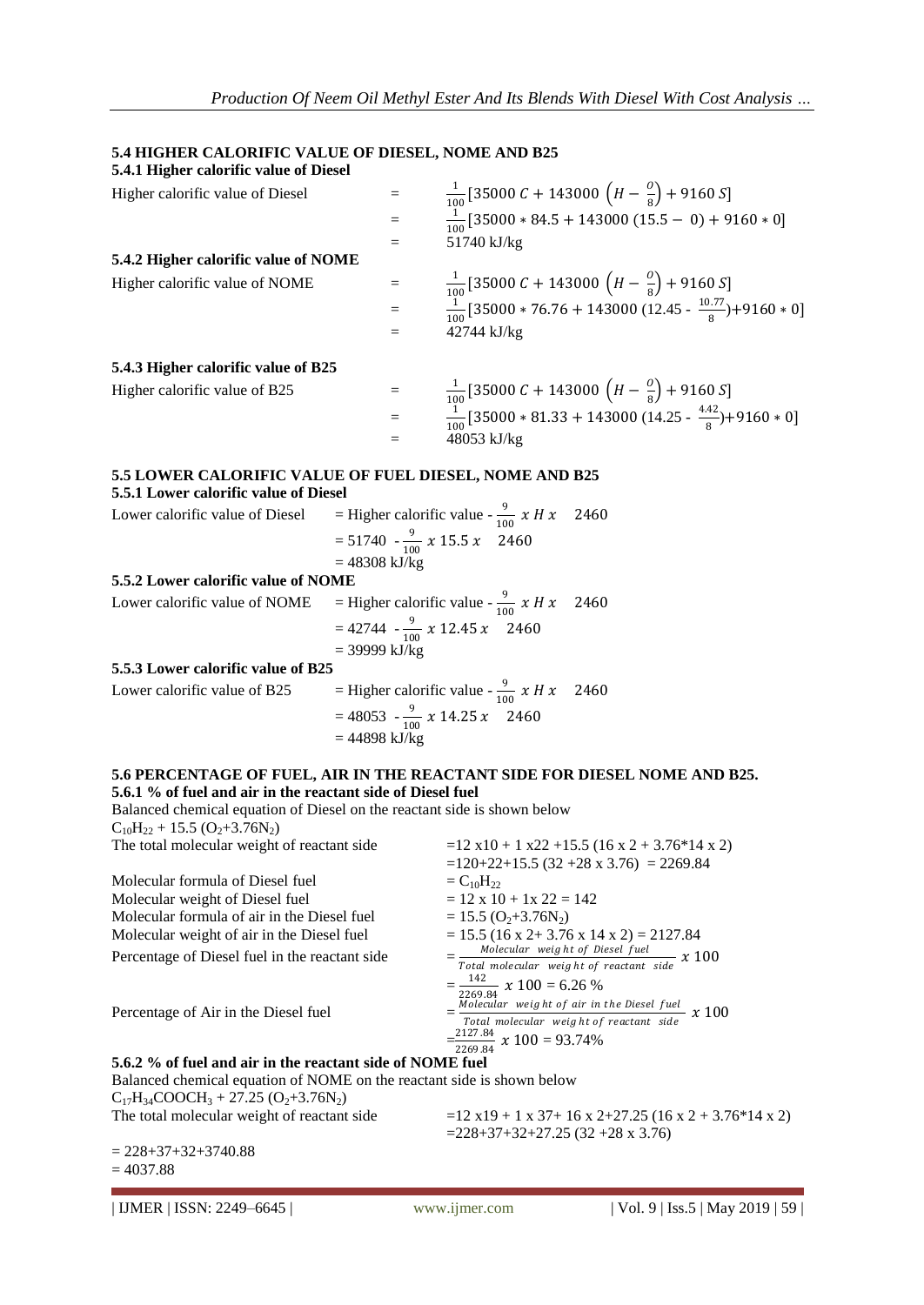| Molecular formula of NOME fuel<br>Molecular weight of NOME fuel<br>Molecular formula of air in the NOME fuel<br>Molecular weight of air in the NOME fuel<br>Percentage of NOME fuel in the reactant side | $=C_{17}H_{34}COOCH_3$<br>$= 12 \times 19 + 1 \times 37 + 16 \times 2 = 297$<br>$= 27.25 (O2+3.76N2)$<br>$= 27.25$ (16 x 2+ 3.76 x 14 x 2) = 3740.88<br>$=\frac{Molecular\ weight\ of\ NOME\ fuel}{Total\ molecular\ weight\ of\ reactant\ side} \ x\ 100$ |
|----------------------------------------------------------------------------------------------------------------------------------------------------------------------------------------------------------|------------------------------------------------------------------------------------------------------------------------------------------------------------------------------------------------------------------------------------------------------------|
| Percentage of Air in the NOME fuel                                                                                                                                                                       | $=\frac{297}{4037.88}$ x 100 = 7.36 %<br>$=\frac{Molecular\ weight\ of\ air\ in\ the\ NOME\ fuel}{Total\ molecular\ weight\ of\ reactant\ side} \ x\ 100$<br>$=\frac{3740.88}{4037.88}$ x 100 = 92.64%                                                     |
| 5.6.3 % of fuel and air in the reactant side of B25 fuel                                                                                                                                                 |                                                                                                                                                                                                                                                            |
| Balanced chemical equation of B25 on the reactant side is shown below                                                                                                                                    |                                                                                                                                                                                                                                                            |
| $C_{47}H_{100}COOCH_3 + 73.75 (O_2+3.76N_2)$                                                                                                                                                             |                                                                                                                                                                                                                                                            |
| The total molecular weight on reactant side                                                                                                                                                              | $=$ 12 x49 + 1 x 103 + 16 x 2+73.75 (16 x 2 + 3.76*14 x 2)                                                                                                                                                                                                 |
|                                                                                                                                                                                                          | $=588+103+32+73.75(32+28 \times 3.76)$                                                                                                                                                                                                                     |
| $= 723 + 10124.4 = 10847.4$                                                                                                                                                                              |                                                                                                                                                                                                                                                            |
| Molecular formula of B25 fuel                                                                                                                                                                            | $=C_{47}H_{100}COOCH_3$                                                                                                                                                                                                                                    |
| Molecular weight of B25 fuel                                                                                                                                                                             | $= 12$ x49 + 1 x 103 + 16 x 2 = 723                                                                                                                                                                                                                        |
| Molecular formula of air in the B25 fuel                                                                                                                                                                 | $= 73.75$ (O <sub>2</sub> +3.76N <sub>2</sub> )                                                                                                                                                                                                            |
| Molecular weight of air in the B25 fuel                                                                                                                                                                  | $= 73.75$ (16 x 2+ 3.76 x 14 x 2) = 10124.4                                                                                                                                                                                                                |
| Percentage of B25 fuel in the reactant side                                                                                                                                                              | $=\frac{Molecular\ weight\ of\ B25\ fuel}{Total\ molecular\ weight\ of\ reactant\ side} \ x\ 100$                                                                                                                                                          |
| Percentage of Air in the B25 fuel                                                                                                                                                                        | $=\frac{723}{10847.4}$ x 100 = 6.67 %<br>$=\frac{Molecular \text{ weight of air in the B25 fuel}}{Total molecular \text{ weight of reactant side}} \times 100$<br>$=\frac{10124.4}{10847.4}$ x 100 = 93.33%                                                |

#### **5.7 % OF CO2, H2O AND N<sup>2</sup> ON THE PRODUCT SIDE OF DIESEL, NOME AND B25 FUEL. 5.7.1 % of CO2, H2O and N<sup>2</sup> for Diesel fuel**

| Balanced chemical equation of Diesel on the product side is shown below |                                                                                                                                 |
|-------------------------------------------------------------------------|---------------------------------------------------------------------------------------------------------------------------------|
| $10CO_2 + 11 H_2O + 58.28 N_2$                                          |                                                                                                                                 |
| The total molecular weight on product side                              | $= 10(12x1 + 16x2) + 11(1x2 + 16x1) + 58.28(14x2)$<br>$= 440 + 198 + 1631.84 = 2269.84$                                         |
| Percentage of $CO2$ in Diesel fuel                                      | $=\frac{Molecular\ weight\ of\ carbon\ dioxide\ in\ the\ Diesel\ fuel}{Total\ molecular\ weight\ of\ product\ side} \times 100$ |
| Percentage of $CO2$ in Diesel fuel                                      | $=\frac{440}{2269.84} \times 100 = 19.38 \%$                                                                                    |
| Percentage of $H_2O$ in Diesel fuel                                     | $=\frac{100}{2}$ Molecular weight of water vapour in the Diesel fuel<br>Total molecular weight of product side<br>$x$ 100       |
| Percentage of $H_2O$ in Diesel fuel                                     | $=\frac{198}{2269.84}$ x 100 = 8.72 %                                                                                           |
| Percentage of $N_2$ in Diesel fuel                                      | $=\frac{Molecular\ weight\ of\ nitrogen\ in\ the\ Diesel\ fuel}{Total\ molecular\ weight\ of\ product\ side} \ \ \chi\ 100$     |
| Percentage of $N_2$ in Diesel fuel                                      | $=\frac{1631.84}{2269.84} \times 100 = 71.90\%$                                                                                 |
|                                                                         |                                                                                                                                 |

#### **5.7.2 % of CO2, H2O and N<sup>2</sup> for NOME fuel**

Balanced chemical equation of NOME on the product side is shown below  $19CO_2 + 18.5 H_2O + 102.46 N_2$ The total molecular weight on product side  $=836 + 333 + 2868.88 = 4037.88$ 

| Percentage of $CO2$ in NOME fuel  | Molecular weight                                 |
|-----------------------------------|--------------------------------------------------|
|                                   | Total mole                                       |
| Percentage of $CO2$ in NOME fuel  | $=\frac{836}{4037.88}$ x 100<br>Molecular weight |
| Percentage of $H_2O$ in NOME fuel |                                                  |
|                                   | Total mole                                       |
| Percentage of $H_2O$ in NOME fuel | 333<br>$=\frac{12}{4037.88}$ x 100               |

$$
= 19 (12x1 + 16x2) + 18.5(1x2 + 16x1) + 102.46 (14x2)
$$
  
36 + 333 + 2868.88 = 4037.88  

$$
= \frac{Molecular \ weight \ of \ carbon \ dioxide \ in \ the \ N0ME \ fuel}{Total \ molecular \ weight \ of \ product \ side} \ x 100
$$
  

$$
= \frac{836}{4037.88} \ x 100 = 20.70 \%
$$
  

$$
= \frac{Molecular \ weight \ of \ water \ vapor \ in \ the \ N0ME \ fuel}{Total \ molecular \ weight \ of \ product \ side} \ x 100
$$
  

$$
= \frac{333}{4037.88} \ x 100 = 8.25 \%
$$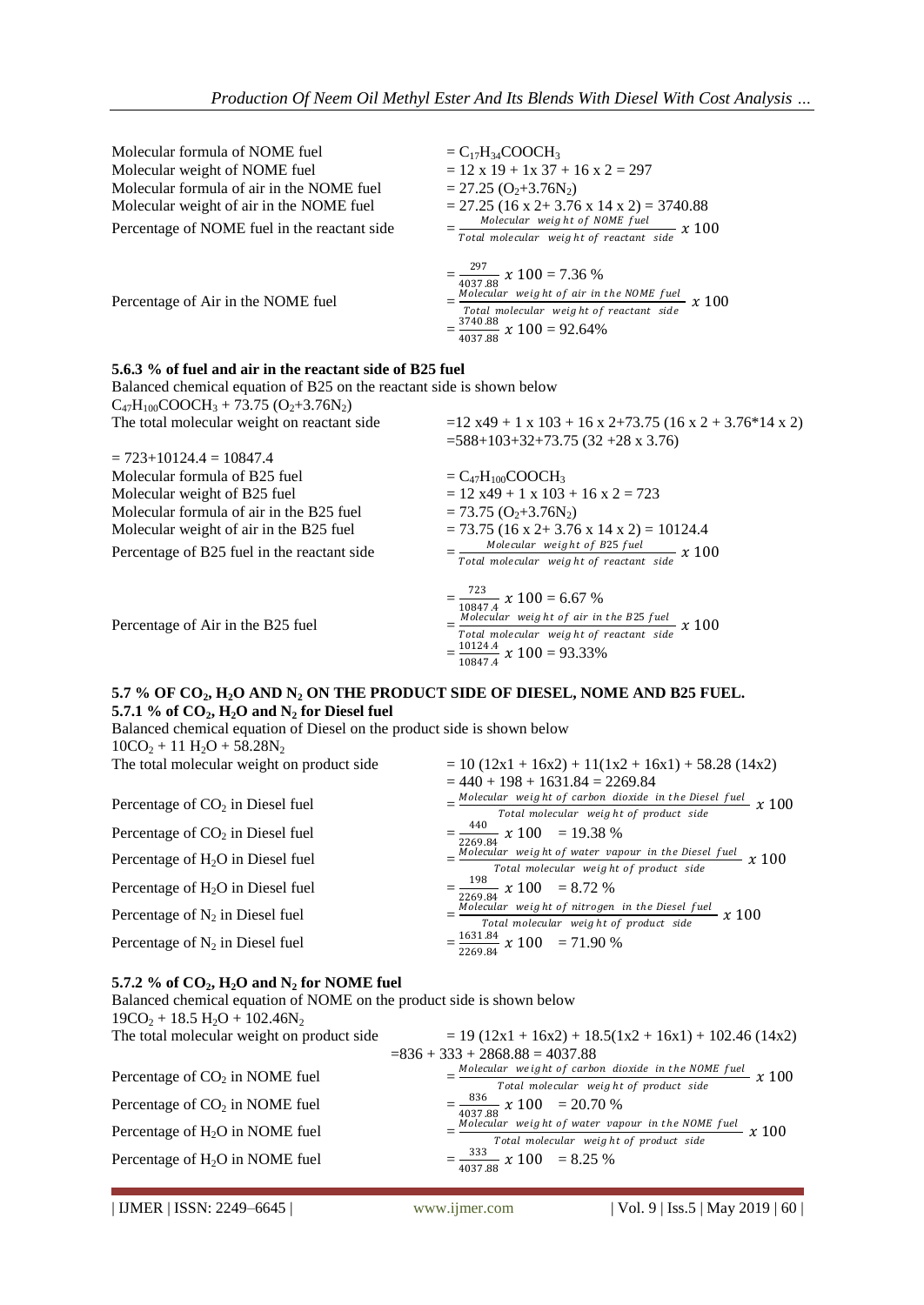| Percentage of $N_2$ in NOME fuel | Molecular weight of nitrogen in the NOME fuel $x$ 100 |
|----------------------------------|-------------------------------------------------------|
|                                  | Total molecular weight of product side                |
| Percentage of $N_2$ in NOME fuel | $=\frac{2868.88}{4037.88} \times 100 = 71.05 \%$      |

#### **5.7.3 % of CO2, H2O and N<sup>2</sup> for B25 fuel**

Balanced chemical equation of Diesel on the product side is shown below  $49CO<sub>2</sub> + 25.75 H<sub>2</sub>O + 277.3N<sub>2</sub>$ <br>The total molecular weight on product side  $= 49 (12x1 + 16x2) + 25.75(1x2 + 16x1) + 277.3$  (14x2)  $=2156 + 463.5 + 7764.4 = 10383.9$ Percentage of  $CO<sub>2</sub>$  in B25 fuel Molecular weight of carbon dioxide in the B25 fuel  $x$  100 Total molecular weight of product side Percentage of  $CO_2$  in B25 fuel  $=$ 2156  $\frac{2130}{10383.9} \times 100 = 20.77 \%$ Percentage of  $H<sub>2</sub>O$  in B25 fuel Molecular weight of water vapour in the B25 fuel<br> $\frac{x}{100}$  x 100 Total molecular weight of product side Percentage of  $H<sub>2</sub>O$  in B25 fuel  $\frac{463.5}{0.383.0}$  x 100 = 4.46 % 10383.9<br><u>Molecular weight of nitrogen in the B25 fuel</u><br> $\frac{x}{2}$  and  $\frac{x}{2}$  and  $\frac{y}{2}$  and  $\frac{y}{2}$  and  $\frac{y}{2}$  and  $\frac{y}{2}$  and  $\frac{y}{2}$  and  $\frac{y}{2}$  and  $\frac{y}{2}$  and  $\frac{y}{2}$  and  $\frac{y}{2}$  and  $\frac{y}{2}$  and Percentage of  $N_2$  in B25 fuel Total molecular weight of product side Percentage of  $N_2$  in B25 fuel 7764.4  $\frac{10383.9}{10383.9} \times 100 = 74.77 \%$ 

#### **5.8 ACTUAL AIR FUEL RATIO FOR DIESEL, NOME AND B25**

The general formula used for calculating the actual air fuel ratio for any fuel is given below

$$
\frac{A}{F}^{\prime}_{actual} = \frac{N_2 C}{33 (C0 + C0_2)}
$$

Where

 $CO<sub>2</sub>$  - Percentage of carbon dioxide by volume.

CO – Percentage of carbon monoxide by volume.

 $Q_2$  – Percentage of oxygen by volume.

 $N_2$  – Percentage of nitrogen by volume. =  $100 - (CO + CO_2 + O_2)$ 

C – Percentage of carbon by weight in a given fuel.

Note : The values of  $CO_2$ ,  $O_2$ ,  $CO$  and  $N_2$  is recorded from the exhaust gas analyser while experiment is conducted in a given engine.

#### **5.8.1 Actual air-fuel ratio for Diesel**

The products of combustion of Diesel fuel in volume by percentage are given below

CO=0.01%, CO2=9%, O2=10%, N2=100–(10+0.01+9)=81 % and C= 84.5% (by weight)

$$
\begin{aligned}\n\frac{A}{F} \text{)}_{actual} &= \frac{N_2 C}{33 (C0 + C0_2)} \\
\frac{A}{F} \text{)}_{actual} &= \frac{81 x 84.5}{33 (0.01 + 9)}\n\end{aligned}
$$

 $\binom{A}{E}$  $\frac{H}{F}$ )<sub>actual</sub> for Diesel fuel = 23 kg/kg of fuel

#### **5.8.2 Actual air-fuel ratio for NOME**

The products of combustion of NOME fuel in volume by percentage are given below CO=0.02%, CO<sub>2</sub>=9.6%, O<sub>2</sub>=9.3%, N<sub>2</sub>=100–(0.02+9.6+9.3)=81.1 % and C= 76.8% (by weight)

$$
\frac{A}{F}^2_{actual} = \frac{N_2 C}{33 (C0 + C0_2)}
$$
\n
$$
\frac{A}{F}^2_{actual} = \frac{81.1 \times 76.8}{33 (0.02 + 9.3)}
$$

 $\left(\frac{A}{C}\right)$  $\frac{H}{F}$ )<sub>actual</sub> for NOME fuel = 20.3 kg/kg of fuel

#### **5.8.3 Actual air-fuel ratio for B25**

The products of combustion of B25 fuel in volume by percentage are given below

CO=0.03%, CO<sub>2</sub>=9 %, O<sub>2</sub>=9%, N<sub>2</sub>=100–(0.03+9+9)=81.97 % and C= 81.33% (by weight)

$$
\begin{aligned}\n\frac{A}{F} \text{2} &= \frac{N_2 C}{33 (C0 + C0_2)} \\
\frac{A}{F} \text{2} &= \frac{81.97 \times 81.33}{33 (0.03 + 9)} \\
\frac{A}{F} \text{2} &= \frac{1}{33 (0.03 + 9)} \\
\frac{A}{F} \text{2} &= 22.37 \, \text{kg/kg of fuel}\n\end{aligned}
$$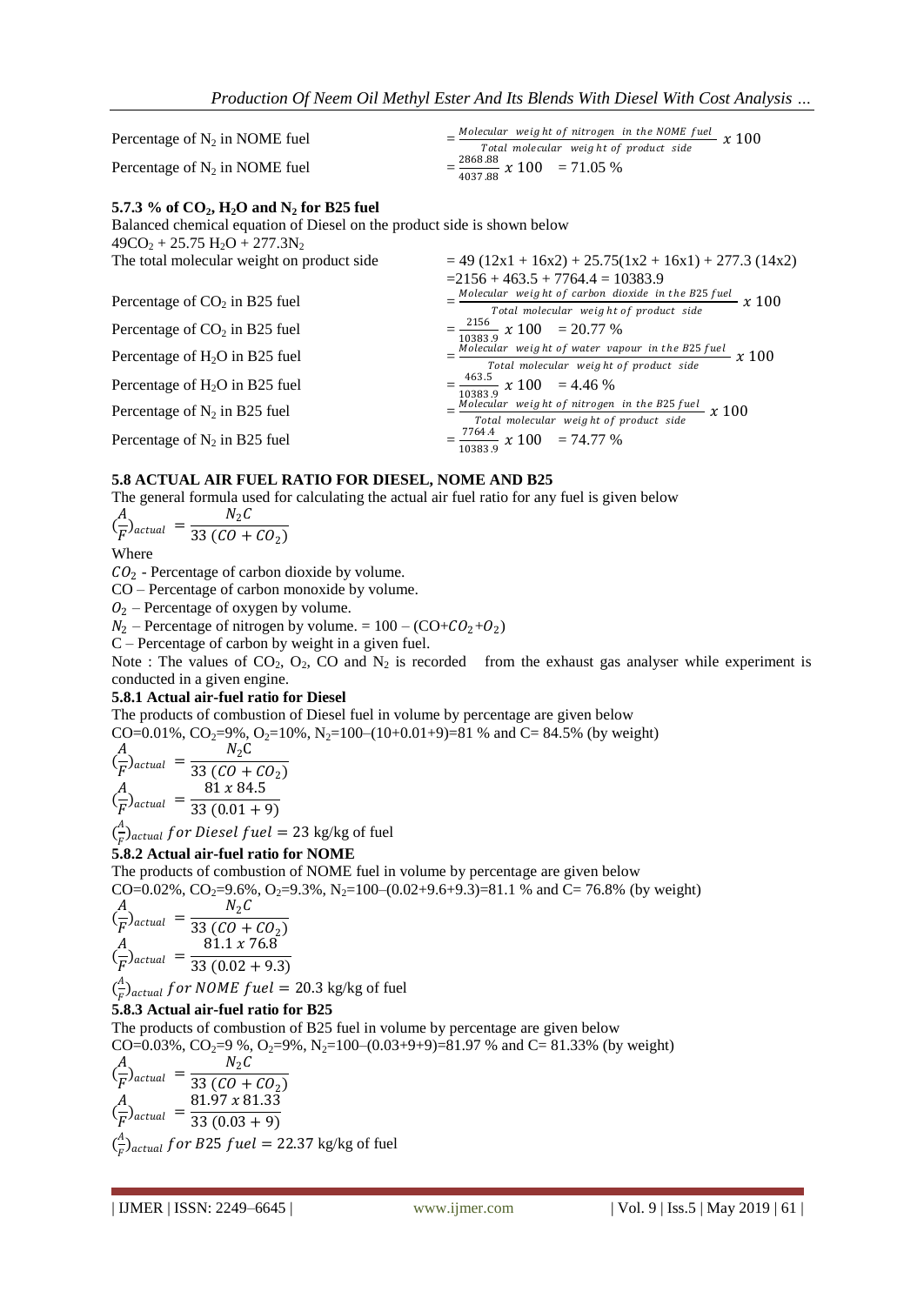# **5.9 PERCENTAGE OF EXCESS AIR IN A FUEL FOR DIESEL, NOME AND B25**

**5.9.1 Percentage of excess air for Diesel fuel**

Percentage of excess air for Diesel =  $\frac{\text{Actual air fuel ratio of Diesel -stomichiometric air fuel ratio of Diesel}}{\text{Ctrunilibrium time, of Data ratio of Special}} \times 100$ Stomichiometric air fuel ratio of Diesel  $=\frac{23-15}{15}$  $\frac{15}{15}$  x 100 = 53.33 %

# **5.9.2 Percentage of excess air for NOME fuel**

Percentage of excess air for NOME =  $\frac{\text{Actual}}{\text{actual}}$  air fuel ratio of NOME −stomichiometric air fuel ratio of NOME x 100 Stomichiometric air fuel ratio of NOME  $=\frac{20.3-12.6}{13.6}$  $\frac{3-12.0}{12.6} \times 100 = 61$  %

# **5.9.3 Percentage of excess air for B25 fuel**

Percentage of excess air for B25 =  $\frac{\text{Actual air fuel ratio of B25–stomichiometric air fuel ratio of B25}}{\text{Carnishismatic air fuel with of B25}} \times 100$ Stomichiometric air fuel ratio of B25  $=\frac{22.37-14}{14}$  $\frac{37-14}{14}$  x 100 = 59.79 %

#### **6. CALCULATION OF CETANE NUMBER OF DIESEL, NOME AND B25 Introduction**

The fuel properties of bio-diesel play a significant role in the combustion process. One of such prop erties is cetane number. It influences the combustion process and the engine performance. The cetane number is commonly used indicator for the determination of Diesel fuel ignition and quality. It measures the readiness of the fuel to auto-ignite when injected into the engine. Many performance characteristics such as density, heating value are related to cetane number. Cetane number is the parameter used to determine the quality of bio-diesel. It is proportionate to the fuel delay time in CI engine.

Cetane of a fuel is define as the percentage by volume of normal cetane in a mixture of normal cetane and  $\alpha$ -methyl naphthalene which has the same ignition characteristics (ignition delay) as the test fuel, when combustion is carried out in astandard engine under specified operating condition. Afuel of higher cetane number gives lower delay period and provides smoother engine operation. Bio-diesel has a higher cetane number than petro-diesel because of its higher oxygen content. The ignition delay is defined as the time period between the start of the injection of the fuel and the start of the combustion of the fuel (commonly known as ignition).

## **Benefits of cetane number**

A higher cetane number, indicating a shorter ignition delay time, usually means more complete combustion of the fuel. This translates into:

- The faster the fuel will ignite and the more completely it will burn.
- Improved cold starts.
- Improved fuel efficiency
- A reduction of harmful emissions such as hydrocarbon, carbon monoxide and particulate matter.
- Less wear and tear on the starter and batteries
- Quicker pumping of protective lubricating fluids throughout the system
- Less engine noise and knocking.
- Reduced white smoke and warm-up-time.
- Fewer misfires
- Higher energy content
- Significantly improves combustion efficiency.
- More power.

## **6.1 Calculation of cetane number for Diesel**

According to Stavrovet.al (1981) Diesel cetane number is expressed as follows

Cetane number of Diesel =  $(KE_{20} + 17.8)(\frac{1.5879}{nE_{20}})$  $\frac{(1.3075)}{DE_{20}}$ 

Where  $KE_{20}$  = Kinematic viscosity of Diesel fuel at 20 °C in mm<sup>2</sup>/sec  $DE_{20}$  = Density of Diesel fuel at 20<sup>o</sup>C in g/cm<sup>3</sup> The  $KE20 = 4$  $DE20 = 0.85$ Cetane number of Diesel =  $(4+17.8)(\frac{1.5879}{0.95})$  $\frac{.5675}{0.85}$  $= 40.72$ 

$$
=41(say)
$$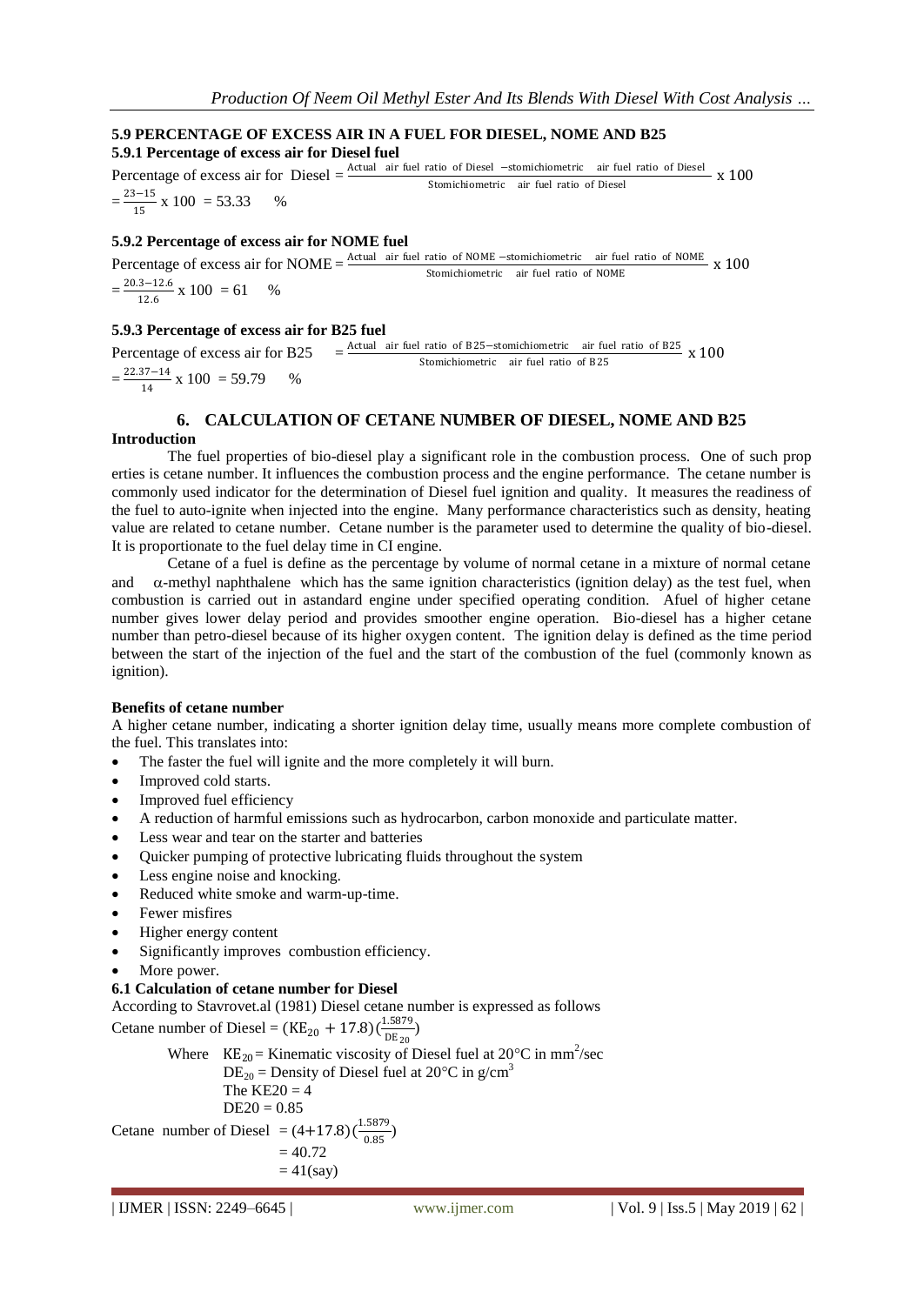#### **6.2 Calculation of cetane number for NOME**

A recursion analysis was used to develop an equation to estimate the cetane number of NOME using the given fatty acid profile, The equation obtained to credit the cetane number is given by the equation below. Cetane No = 61.3+0\*L+0.1025\*M+0.133\*P+0.152\*S-0.001\*PA–0.037\*O-0.243\*LI-0.395 \* LINO

Where

L - Percentage of Lauritic fatty acids M - Percentage of Mystic fatty acids P - Percentage of Palmitic fatty acids S - Percentage of Stearic fatty acids PA - Percentage of Palmitoleic fatty acid O - Percentage of Oleic fatty acid LI - Percentage of Linolic fatty acid LINO - Percentage of Linolenic fatty acid Cetane Number =  $61.3+0.1025*M+0.133*p+0.152*S-0.0376*O-0.243*LI$  $= 61.3+0.1025*7+0.133*10+0.152*11-0.0376*30-0.243*42$ Cetane number  $=$  53.68 = 54 (say)

#### **6.3 Calculation of Cetane number of B25**

Cetane number of B25  $= 75\%$  of Diesel cetane number + 25% of NOME cetane number  $= 0.75 * 41 + 0.25 * 54$ 

#### $= 44.25$

Note: The percentage of free fatty acids have been taken from the table 3.

|  |  | Table 3 Calculated values of properties of fuels |  |
|--|--|--------------------------------------------------|--|
|  |  | $\mathbf{H}$                                     |  |

| <b>Property</b>                          | <b>Diesel</b>  | <b>NOME</b><br>$(100\%)$ | <b>B25</b>         |
|------------------------------------------|----------------|--------------------------|--------------------|
| Chemical formula                         | $C_{10}H_{22}$ | $C_{19}H_{37}O_2$        | $C_{49}H_{103}O_2$ |
| Stochiometric Air Fuel ratio (by weight) | 15             | 12.6                     | 14                 |
| Stochiometric Air Fuel ratio (by mole)   | 74             | 130                      | 351                |
| % of carbon (by weight)                  | 84.5           | 76.8                     | 81.33              |
| % of hydrogen (by weight)                | 15.5           | 12.4                     | 14.25              |
| % of oxygen (by weight)                  |                | 10.8                     | 4.42               |
| Higher calorific value of fuel $(MJ/kg)$ | 51.74          | 42.74                    | 48.05              |
| Lower calorific value of fuel $(MJ/kg)$  | 48.31          | 39.99                    | 48.9               |
| % of fuel                                | 6.26           | 7.36                     | 6.67               |
| % of air                                 | 93.74          | 92.64                    | 93.33              |
| % of CO <sub>2</sub>                     | 19.38          | 20.7                     | 20.77              |
| $%$ of H <sub>2</sub> O                  | 8.72           | 8.25                     | 4.46               |
| % of $N_2$                               | 71.9           | 71.05                    | 74.77              |
| Actual A/F ratio                         | 23             | 20.3                     | 22.37              |
| % of excess air                          | 53.33          | <u>61</u>                | 59.79              |
| Cetane number                            | 41             | 54                       | 44.25              |
| Density @ $25^{\circ}C(g/cc)$            | 0.85           | 0.880                    | 0.86               |
| C/H ratio by Weight basis                | 5.45           | 6.19                     | 5.71               |

#### **7. BIO-DIESEL**

Bio-diesel is defined as the mono-alkyl esters of fatty acids derived from vegetable oils and animal fats. In simple terms bio-diesel is the product obtained when a vegetable oils or animal fat is chemically reacted with an alcohol to produce fatty acid alky esters. A catalyst such as potassium or sodium hydroxide is required. Glycerol is produced as a co-product or a by-product. The approximate proportions of the reaction are 100 kg of oil + 10 kg of methanol  $\rightarrow$  100 kg of Bio-diesel + 10 kg of glycerol.

The bio-diesel properties and their associated impact on engine operation, storage and transportation as compared to fossil fuel are shown in Fig.11.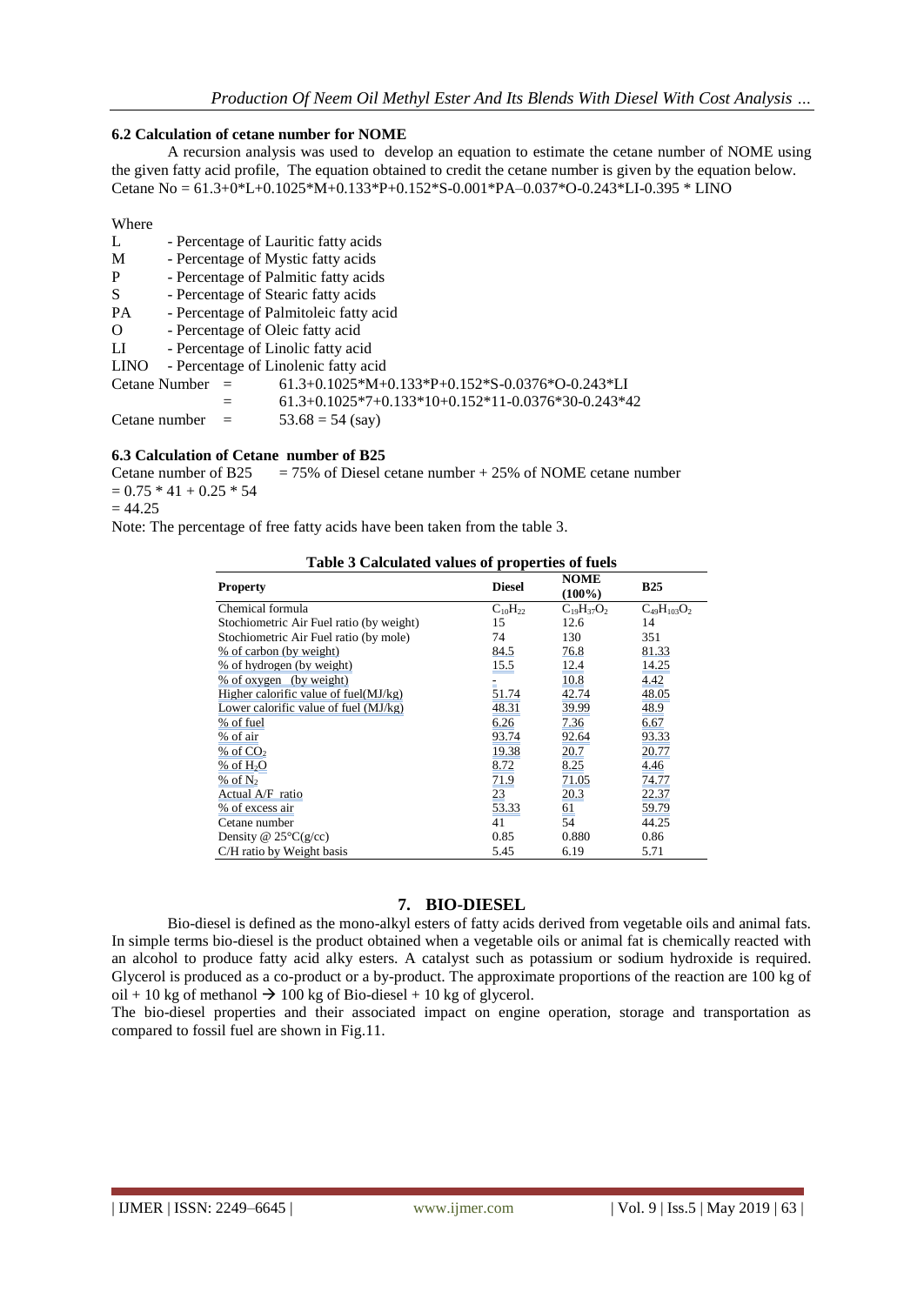

**(Source: Jo-Han Ng et al. 2009)**

# **Fig. 11 Bio-diesel fuel properties and their associated impact on engine operation, storage and transportation as compared to fossil fuel**

The properties of bio-diesel are, has better lubricating properties, bio-diesel addition reduces the fuel system wear, the higher cetane number gives shorter ignition delay and lower peak temperature, the lower heat of combustion provide higher brake specific fuel consumption, the higher bulk modulus enable advancement of injection timing, poor cold flow properties give in-operability at low temperature, higher kinematic viscosity enables fuel deterioration during storage, high flash point provides safe storage and transportation and more complete combustion thus increasing the engine energy output and partially compensating for higher energy density of petro-diesel.

The properties of bio-diesel have an effect on emissions as given below:

- Higher cetane number of bio-diesel enables shorter ignition delay period, lower peak temperature and a reduction in NOx.
- Higher bulk modulus of bio-diesel provides advancement in injection timing, stronger pre-mixed combustion phase, higher peak temperature and NOx increase.
- Higher oxygen content of bio-diesel enables limited rich combustion, more complete combustion, high peak temperature, NOx increase, CO, HC and particulate decrease.
- Higher kinematic viscosity enables spray droplets with larger mean size, slower evaporation, incomplete combustion, HC and particulates increased.
- Lower aromatics content leads to lower adiabatic flame temperature and NOx decrease.
- Lower sulphur content provides lesser sulphate adsorption on soot and decreased particulates **(**Jo-Han Ng et al. 2009).

Reasons for encouraging the development of bio-diesel:

- It provides a market for excess production of vegetable oils and animal fats.
- It decreases the countries dependence on imported petroleum.
- Bio-diesel is renewable and does not contribute global warming due to its closed carbon cycle.
- Bio-diesel has excellent lubricating properties and hence the life of span is increased.
- The exhaust emissions from bio-diesel are lower than with regular Diesel fuel (Van Gerpen et al. 2004).

Direct impact and corresponding interaction of bio-diesel properties on emissions as compared to fossil Diesel are shown in Fig. 12.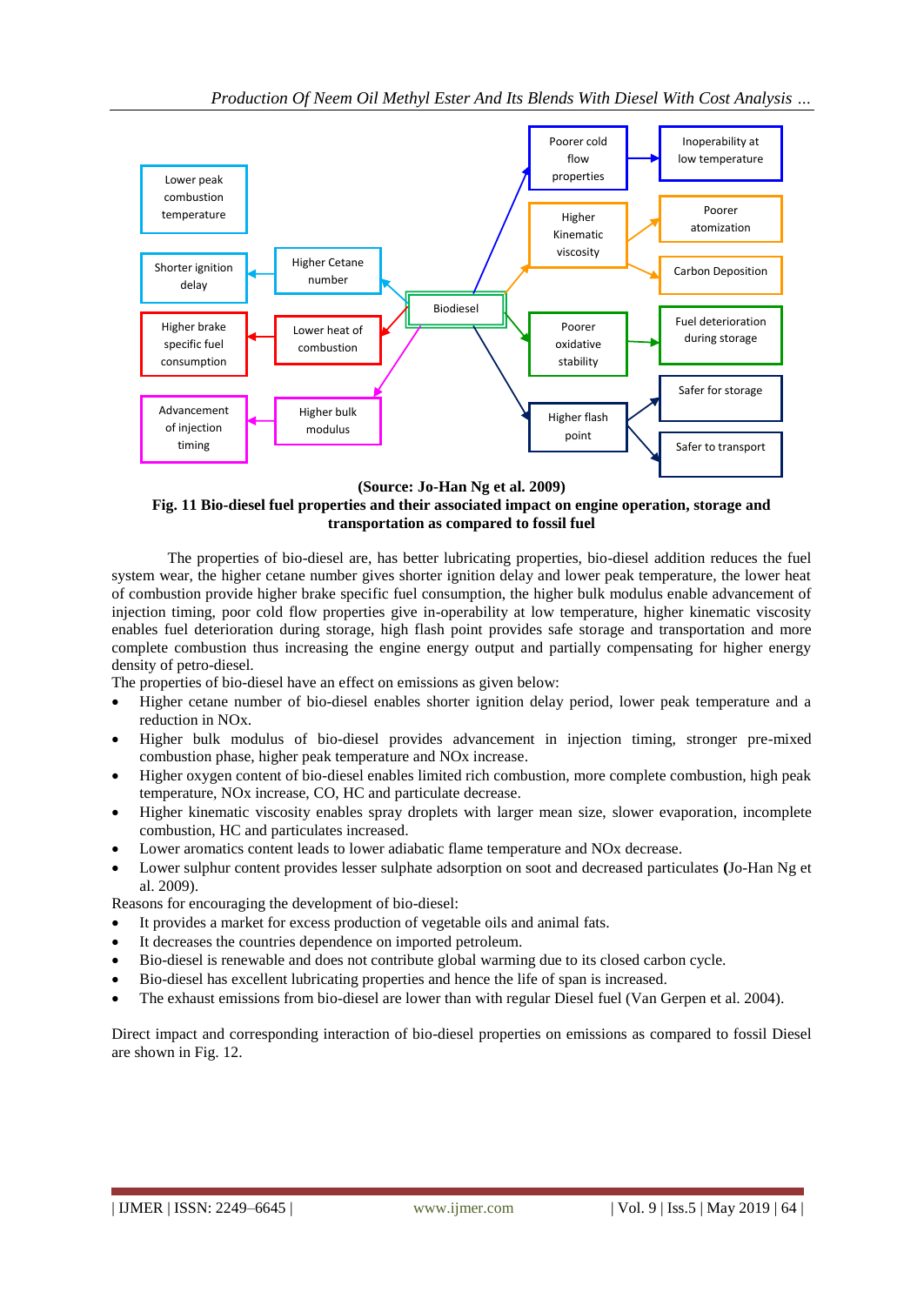\*PAH – Polycyclic aromatic hydrocarbons, \*\*MAH – Monocyclic aromatic hydrocarbons, \*\*\*PM - particulate matter



(Source: Jo-Han Ng et al. 2009)

**Fig. 12 Direct impact and corresponding interaction of biodiesel properties on emission compared to fossil Diesel**

The benefits of bio-diesel are:

- Higher combustion efficiency due to higher oxygen content improves the combustion process.
- Compatible with catalyst for emission control due to lower sulphur content thus reducing catalyst poisoning.
- Bio-diesel can be used in the existing engine without any modifications
- Bio-diesel obtained from vegetable sources does not contain any sulfur, aromatic hydrocarbons, metals or crude oil residues.
- Bio-diesel is an oxygenated fuel, and hence emissions of carbon monoxide and soot tend to reduce.
- Bio-diesel has been classified as a non-flammable liquid by the occupational safety and health administration.
- Bio-diesel is mostly obtained from renewable vegetable oils or animal fats and hence it may improve the fuel or energy security thus leading to economy independence.
- Esters have lower viscosity than the parent oils. Accordingly they improve the injection process and ensure better atomisation of the fuel in the combustion chamber.
- Cetane number of esters is greater than those of both vegetable oils and No.2 Diesel fuel.
- 90% reduction in cancer risks.
- Provides a domestic and renewable energy supply.
- Bio-diesel is bio-degradable and non-toxic
- Bio-diesel has a high flash point and ignition temperature of about 149 °C compared to petroleum Diesel fuel of  $52^{\circ}$ C, hence it is safer to transport.
- Auto ignition, fuel consumption, power output and engine torque are relatively unaffected by bio-diesel.
- Bio-diesel is an oxygenated fuel thus implying that their oxygen content plays a role in making fatty compounds suitable as a Diesel fuel by "cleaner" burning (Babu et al. 2003).

Bio-diesel has the following limitations:

- Bio-diesel is not economical
- Energy is required to produce bio-diesel fuel from plants for sowing, fertilising, harvesting etc.
- Use of bio-diesel decreases engine power compared to Diesel.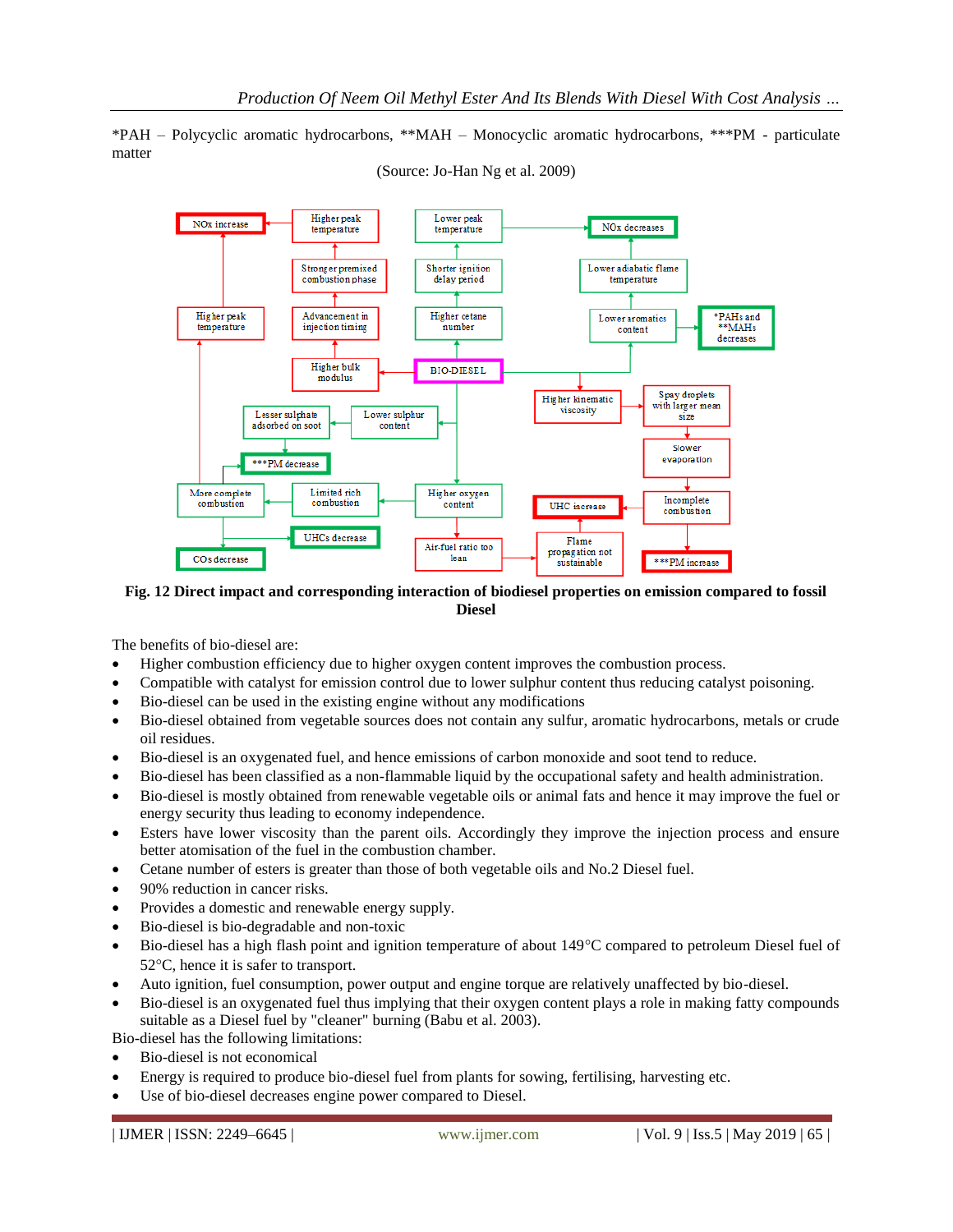- Bio-diesel has higher NOx emissions compared to Diesel.
- Bio-diesel has to be used as soon as it produced. The fuel quality of bio-diesel is susceptible to deterioration after long term use or storage, particularly in high temperature or pressure operating environments. Oxidation and thermal stability of bio-diesel are poor. Hence, antioxidants are added to bio-diesel to improve them.
- Seals, hoses, glues, plastics and gaskets that are exposed to bio-diesel for a prolonged period may experience softening, seepage or degradation. Hence Nylon, Viton, Teflon and fluorinated plastics have been found to be compatible in place of polyvinyl, polypropylene, Tygon and Nitrile rubber compounds which are particularly incompatible with bio-diesel.
- Bio-diesel's cloud and pour point are higher than those of petro-diesel which can cause fuel lines and filters to clog in cold weather. Adequate cold flow improver must be used with bio-diesel.
- Water content of bio-diesel cause problems in engines (Bhaskar et al. 2014).

#### **8. CONCEPT OF OXIDES OF NITROGEN**

NOx production of Diesel engines is very complex, because it is influenced by many factors and many of these factors interact at different levels. The concept map depicted in Figure 13 shows the interrelationships between NOx emissions and the Diesel engine combustion parameters, such as combustion timing and premixed combustion.

As shown in Fig. 13, there are two main combustion characteristics that will determine the temperature in the cylinder and thus the NOx emission. These are the combustion timing and combustion rate. Combustion timing relates to the start of combustion relative to the piston position in the cylinder. Early combustion timing causes combustion to occur closer to TDC and during the compression process, increasing the pressure, temperature, and NOx emission (Lyn et al. 1968). The cetane number of biodiesel is higher than Diesel fuel. Higher cetane number shortens the ignition delay time and advances the combustion timing. Early injection timing and higher cetane number advance the combustion timing which tends to increase the NOx emission (Wong et al. 1982). Biodiesel has lower energy content than Diesel fuel and when a greater volume of fuel is injected, some fuel injection pumps will advance the start of injection timing, causing an additional increase in NOx emission. Biodiesel also has different physical properties such as higher density, speed of sound, and bulk modulus, which can also lead to an earlier start of injection (Tat et al. 1999).

Combustion rate, as indicated by the heat release rate, also has an effect on NOx production. More premixed combustion means a high initial rate of combustion which increases NOx emission. Premixed combustion corresponds to the fuel that is mixed with air and prepared to burn during the ignition delay period. When this fuel auto ignites it usually bums very quickly. Cetane number and fuel volatility are the two most important fuel properties that determine the combustion rate. High cetane number and low volatility lowers the combustion rate.



**(Source: Mustafa Ertunc Tat 2003) Fig. 13 Concept map of NOx emission and combustion characteristics**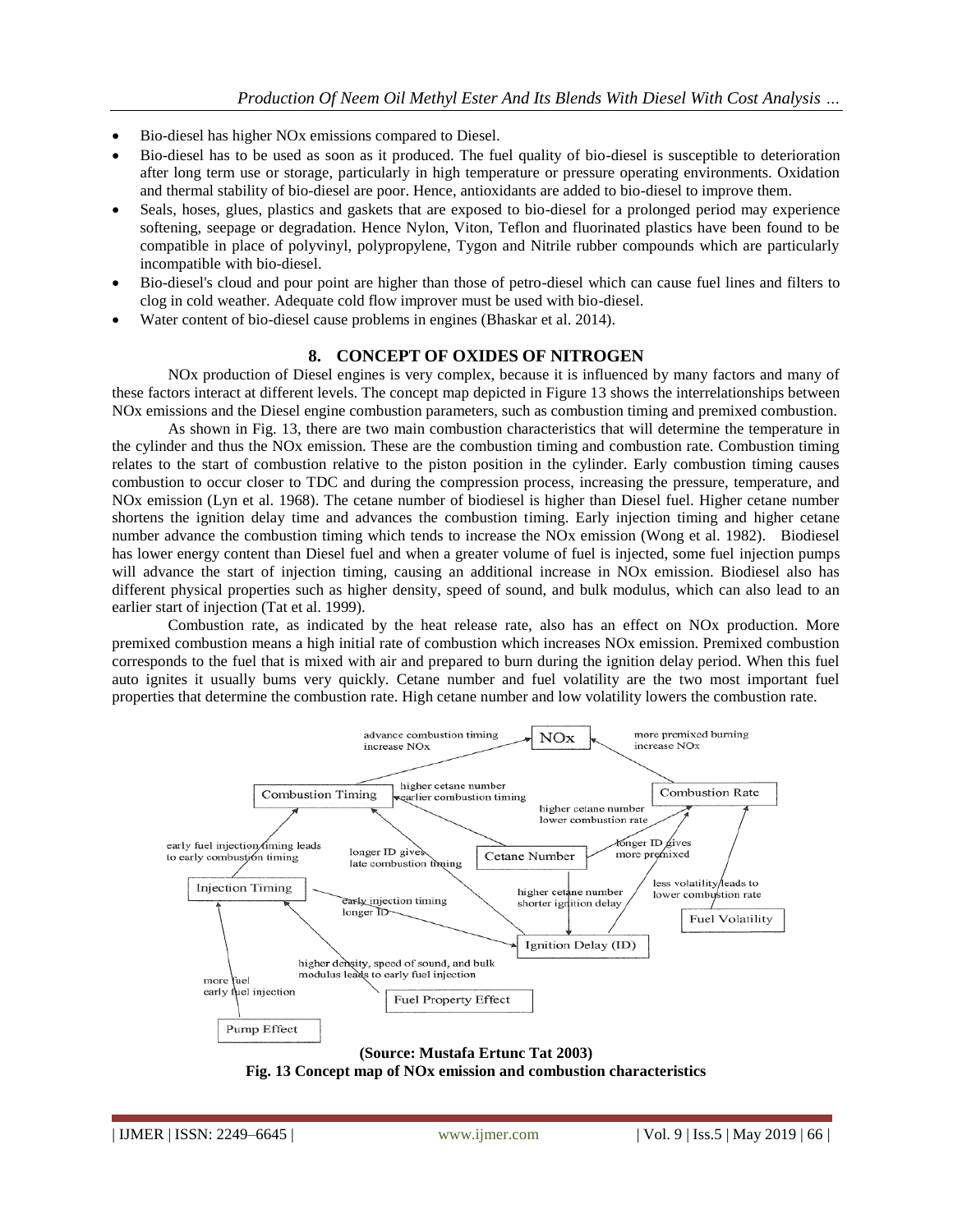# **9. COST ANALYSIS**

#### **Introduction**

Any product introduced in the market is dependent upon the cost factor as it is embedded in human mind, as to what it will cost to buy the new product when compared to products available already in the market.

An estimation of small bio-diesel production cost from Neem seeds have been undertaken on average production per month which accounts crushing 3000 kgs of neem seeds.

**Production unit**: A small bio-Diesel production unit needs the following equiptments, apparatus and glass wares for producing Neem oil methyl ester and B25.

- decorticator,
- oil expeller with capacity of 40 kgs per hour,
- settling tank,
- micro-filtration unit,
- trans-esterification unit and
- other instruments like hot air oven,
- pensky apparatus for flash and fire point,
- hydrometer,
- kinematic viscometer and
- all the glass wares.

The total production unit for calculation of production cost of biodiesel Neem oils it a capacity of 25 kgs works out of Rs.10 lakhs which includes the mentioned equipments.

**Chemicals and Reagents**: The production of biodiesel from neem seeds have been taken through transesterification process. Transesterification is the process of exchanging of organic group R' of an ester with organic group R' of an alcohol (methanol or ethanol). These reactions are often catalysed by the addition of an acid ( $H_2SO_4$ ) or (NaOH or KOH) as catalyst and which requires the following chemicals and reagents under the study alkali method was employed because free fatty acids of Neem is less than 5%. The Chemical and Reagent need for biodiesel production for 3000 kgs of Neem seeds is shown in Table 4.

| S. No. | List of Chemicals and<br><b>Reagents</b> | Quantity   | Rate per<br>unit/litre/kg | <b>Amount in Rs.</b> |
|--------|------------------------------------------|------------|---------------------------|----------------------|
| 1.     | Iso propyl alcohol                       | 1 litre    | 1000                      | 1000                 |
| 2.     | Phonolphthalein Indicator                | 1 litre    | 100                       | 100                  |
| 3.     | Methanol                                 | 200 litres | 60                        | 12000                |
| 4.     | Sodium hydroxide                         | 5 kgs      | 300                       | 1500                 |
| Total  |                                          |            |                           | 14600                |

**Table 4 Chemical and Reagent need for biodiesel production for 3000 kgs of Neem seeds.**

**Products obtained in the bio-diesel production process**: The clean seeds were crushed in mechanical expeller. During the process seed cake have been obtained as by product and oil as major product. The oil have been subjected to transesterification where oil have been converted to bio-diesel and glycerine and it is shown in Table 5.

| Table 5 products obtained in the process of biodiesel production for 3000 kgs of neem seeds. |  |  |  |  |  |  |  |  |  |  |  |
|----------------------------------------------------------------------------------------------|--|--|--|--|--|--|--|--|--|--|--|
|----------------------------------------------------------------------------------------------|--|--|--|--|--|--|--|--|--|--|--|

| S.no.    | <b>Products</b>                    | <b>Ouantity</b> |
|----------|------------------------------------|-----------------|
|          | Neem oil                           | 750 litres      |
| <u>.</u> | Neem seed cake                     | $2000$ kgs      |
| 3.       | Bio-diesel (Neem oil methyl ester) | 700 litres      |
|          | Glvcerin                           | 120 litres      |

Total cost of production including operating cost: Total cost of biodiesel is generally depends upon the feed stock cost. The neem seeds are to be purchased with a price of Rs. 20 per kg from the local market. The fixed cost includes Building rent, machine depreciation value. (It was calculated with depreciable life of 15 years.) The escalation rate at the rate of 1% per year, labour cost, office expenditure, electricity cost have been included but the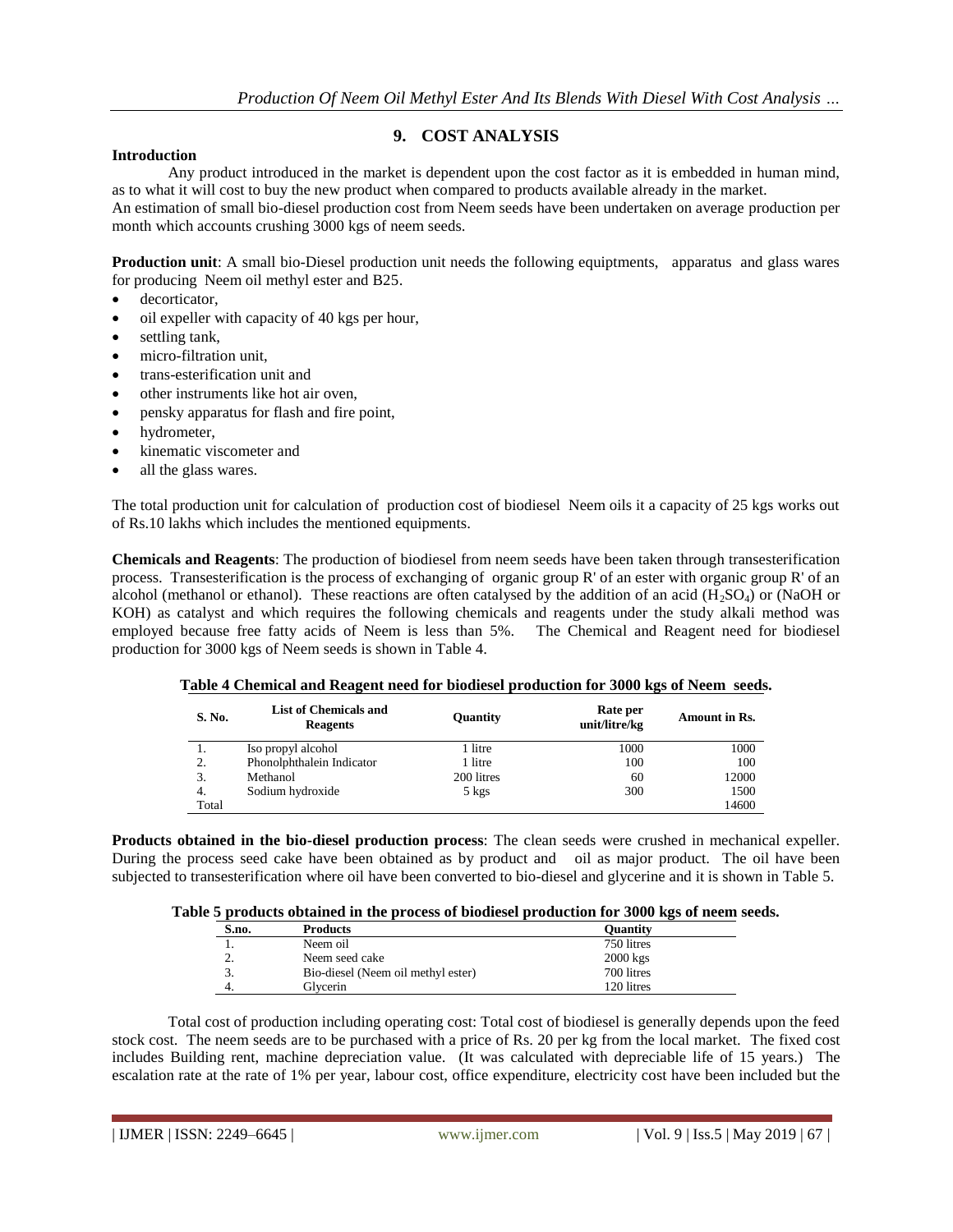cost of working capital and value added taxes (VAT) on biodiesel have excluded in this study and it has been shown in Table 6.

|                                                 | Table of Founction cost of biodicsel from 5000 Kgs of Ficcin secus |                 |            |             |  |  |  |
|-------------------------------------------------|--------------------------------------------------------------------|-----------------|------------|-------------|--|--|--|
| S.No.                                           | <b>Description</b> / particulars                                   | <b>Ouantity</b> | Rate (Rs.) | Amount(Rs.) |  |  |  |
| I.                                              | <b>Total cost of production</b>                                    |                 |            |             |  |  |  |
| 1.                                              | Neem seeds                                                         | $3000$ kgs      | 20         | 60000       |  |  |  |
| 2.                                              | Transportation charges                                             | 3000 kgs        | 10         | 30000       |  |  |  |
| 3.                                              | <b>Chemical and Reagents</b>                                       |                 |            | 14600       |  |  |  |
| 4.                                              | Electricity                                                        | 750 units       | 6.00       | 4500        |  |  |  |
| 5.                                              | Man power (6 days) and Helpers (2 nos.)                            | 2               | 5000       | 10000       |  |  |  |
| 6.                                              | Office superivision                                                | ۰               |            | 10000       |  |  |  |
| 7.                                              | Production unit building Rent per month                            | ۰               |            | 3000        |  |  |  |
| 8.                                              | Depreciation value at the rate of 1% per month                     | ۰               |            | 1000        |  |  |  |
| <b>Total</b>                                    |                                                                    |                 |            |             |  |  |  |
| Π.                                              | Income from the by products                                        |                 |            |             |  |  |  |
| 9.                                              | Neem seed cake                                                     | $2000$ kgs      | 25         | 50000       |  |  |  |
| 10.                                             | Glycerine                                                          | 120 litres      | 45         | 5400        |  |  |  |
| <b>Total</b>                                    |                                                                    |                 |            |             |  |  |  |
| Net production cost of biodiesel for 750 litres |                                                                    |                 |            |             |  |  |  |
| 11.                                             | Total Cost of biodiesel production                                 |                 | ۰          | 133100      |  |  |  |
| 12.                                             | Profits from byproducts                                            |                 |            | 55400       |  |  |  |
| Total                                           |                                                                    |                 |            | 44600       |  |  |  |

**Table 6 Production cost of biodiesel from 3000 kgs of Neem seeds**

The cost of biodiesel for 750 litres is Rs.44600 and per litre Rs.59.50/- whereas the cost of Diesel is Rs.57/ per litre. Bio-diesel during the study it was found that the major factor that affected the cost of production where cost of feed stock which was accounted 45.1% of the total cost of production which is shown in Graph 1 followed by chemical and reagents used to convert oil into bio-diesel of 11% with operating cost. The study revealed that the second most major factor for the total cost of production was chemical solvents used in the trans-esterification process. The total cost of bio-diesel production is of 50.4% and profits from byproducts is of 49.6% which is shown in Graph 2.



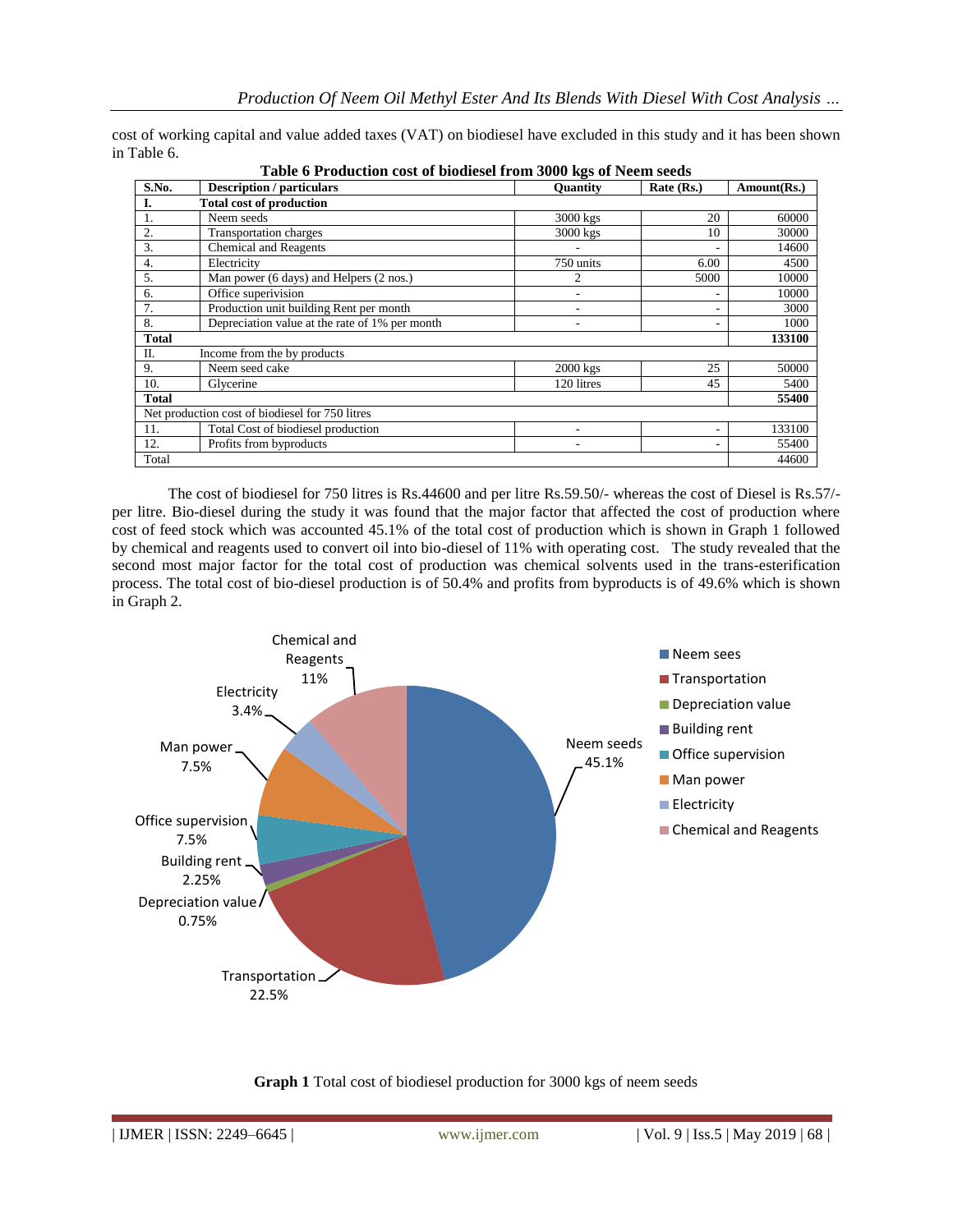

**Graph 2** Return shares from by products from 3000 kgs of Neem seeds.

Neem oil has the unique advantage of yielding a number of marketable bio-products when compared to other bio-diesel oils. These by-products are widely used in pharmaceutical (mosquito repellant), agricultural (manure), cosmetics (soap making) and other sectors. This will set of the excess cost of NOME especially in a country like India where traditional agro by products are still used in bulk. The present movement "to go green" will further spur the urge to purchase the neem by-products for mass use. Hence the high cost of NOME compared to conventional Diesel oil should not be a deterrent for its use in engines. Further the law of economics has show that when a new product is launched the initial cost of production will be high, but as demand curve goes up the cost must come down because of the law of demand and supply.

# **Conclusion**

1. The bio-diesel can be produced from edible or non edible oils. For developing countries like India with a large population, there is an increasing demand for edible oil for human consumption. Hence, production of biodiesel from edible oil is not an affordable solution for India. Instead non-edible oil can be considered as good option.

In the present work Neem Oil Methyl Ester (NOME) produced from non-edible neem oil is chosen as alternative fuel for Diesel engine due to the following reasons

- Is less expensive to cultivate with little amount of water
- Requires less maintenance even at the seeding stage and small development period.
- Can grow on all the climatic conditions and soils
- Yield is high and the extraction of oil is also maximum
- Provides higher rate of output
- Has the ability to grow well on poor and infertility soil.
- Can be harvested for 50 years
- Can give multiple products like bio-diesel, soap, mosquito repellent and organic fertilizer.
- 2. The possibility of using NOME and B25 in a DI compression ignition as an alternative fuel without any modifications in the engine. Further the emissions such as carbon monoxide, unburnt hydrocarbons, smoke density of bio-diesel and its blends with Diesel comparatively reduced than Diesel fuel except oxides of nitrogen.
- 3. The fuel recommended through this investigation is a Bio-diesel (NOME) derived from non-edible vegetable oil which is available in plenty. Utilising NOME as a fuel for CI engine will not affect the food industry and will not reduce the land availability for growing food crops. In addition to the above advantages, NOME is indigenously available and utilising it as an alternative fuel for Diesel will reduce India's dependence on oil import which is about 200 million tons per annum.
- 4. NOME and B25 produced meets the standard bio-diesel specifications. The production and consumption of NOME and B25 would be increasing in future due to
	- low environmental impact,
	- ease of handling
	- Possibility of use without need for major adjustments of existing engines.